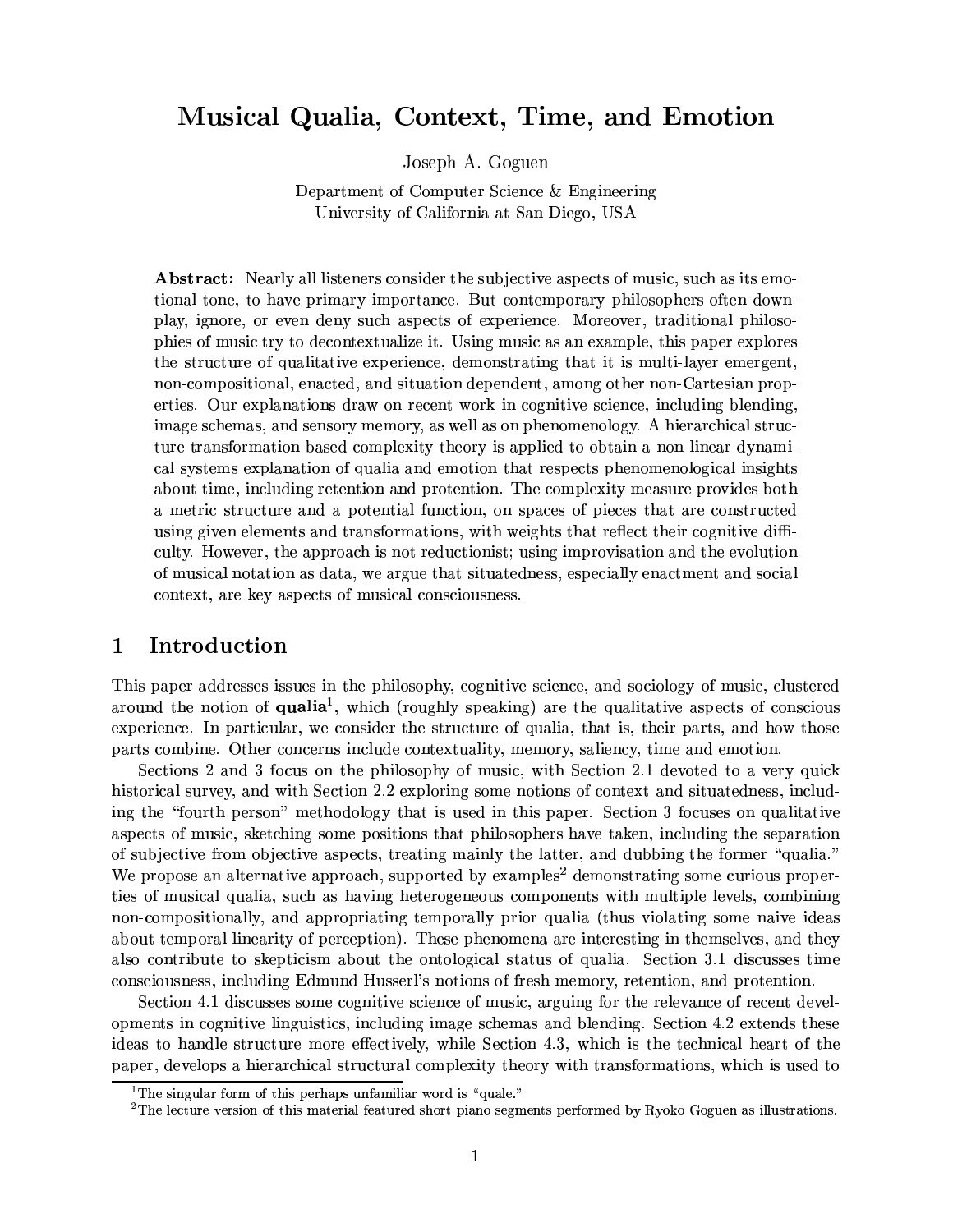model qualia, and then extended to construct a dynamical systems model of musical comprehension. Section 5 concerns the sociology of music, arguing that many phenomena discussed in previous sections, including qualia, have a significant social component. It takes as data an improvisation by Ryoko Goguen (which is documented in Appendix A), and some observations on the evolution of musical notation. Section 6 draws some conclusions about cognitivism, and about the origin, structure, and study of emotion and consciousness.

The study of music is usually the study of representations of music, mostly scores, in fact. mostly formal properties of eighteenth and nineteenth century scores in the European classical tradition. But scores are not music, and digital recording technology makes possible much more detailed representations of a much broader range of styles, including those for which scores do not exist and/or would not be very helpful even if they did exist. However, this still leaves us dealing with representations. Actually, I do not think it desirable to banish representations; the problem is with the "objective" third person approach usually taken to representations, rather than with their existence or their use. Our proposed alternative is the "fourth person" method sketched in Section 2.2, which requires *listening* to be taken much more seriously, including its social situatedness. We do this not only through close attention to our responses to music, but also in Section 4.3, by constructing models of listening, and comparing their responses with our own, with results from experimental psychology, and with relevant philosophical and musicological literature.

# Acknowledgements

I thank Dr Ken Mogi of Sony for his suggestion to write up my observations on musical qualia, Dr Volkmar Klien and Prof Dieter Kaufmann of the Performing Arts University of Vienna, and Prof Robert Trappl of the University of Vienna, for their hospitality during a visit in which some of these ideas were given in preliminary form. Prof Mitsu Okada for inviting a lecture on this subject at Keio University, Profs David Borgo and Prof George Lewis of UCSD, and Drs Erik Myin and Volkmar Klien for valuable comments and encouragement, Profs Chaya Czernowin and Chinary Ung of UCSD for putting up with a very early version in their class on metaphor and music, and Dr Jun Tani of the Brain Science Institute (Japan) for some stimulating conversations on dynamical systems and consciousness. Last but far from least, I thank my wife, Ryoko Amadee Goguen, for her help in performing this paper, and for immersing me in musical projects.

# $\bf{2}$ Some Philosophy of Music

Following a brief overview of some traditional Western philosophical views of music, some alternatives based on recent developments in sociology and cognitive science are discussed.

#### $2.1$ **Some Traditional Western Views**

The earliest influential views on music in the Western tradition come from Pythagoras, who claimed that music is essentially mathematical, based on his discovery that the ratios of the tones in musical intervals are simple rational numbers. Attempts to reduce music to mathematics are by no means confined to antiquity; for example, the great contemporary Greek composer Yannis Xenakis has written extensively (though not always coherently) in this mode. Returning to antiquity, Plato, in his Republic [64], wrote that "... music education is of paramount importance. More than anything else, rhythm and melody find their way straight to the deepest parts of our being," which is consistent with what many musicians and educational psychologists think today. But Plato also seems aligned with many contemporary political conservatives, in wishing to "clean our republic of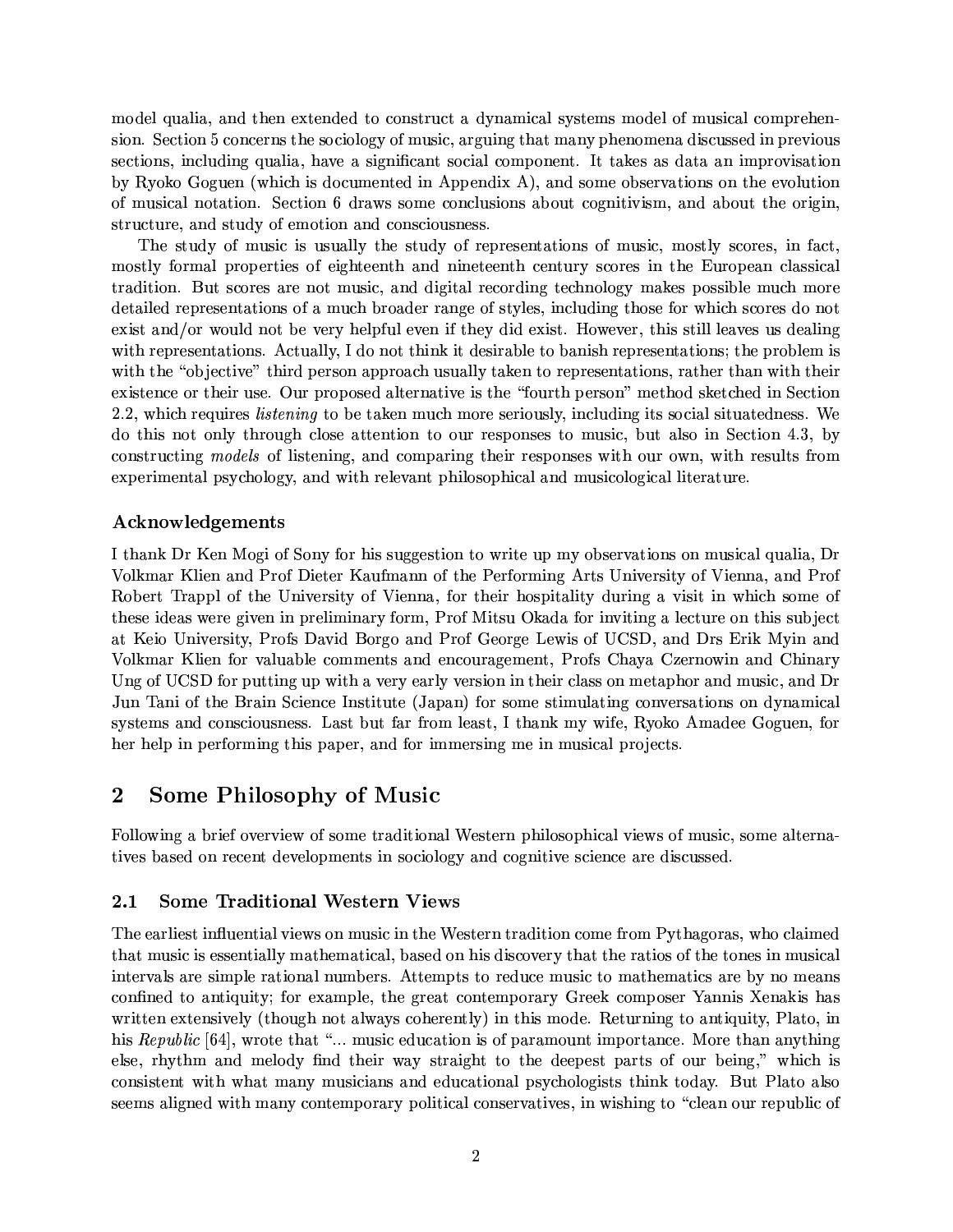depravity [in the arts] ... connected with vulgarity, insolence, madness, or other evils." Thus, Plato was not a musical Platonist, believing that musical objects exist in some ideal realm, independently of humans; on the contrary, Plato's view is focused on the moral character of musicians.

A common view during the Romantic era was that good music is an accurate representation of the emotions of its composer. Although still common among the general public, this view is rarely accepted by professionals<sup>3</sup>. Perhaps the earliest persuasive arguments against it are due to the Viennese critic Eduard Hanslick [45], who ascribed the emotional responses of listeners to analogies between dynamic patterns of music and emotions. Despite this apparently cognitivist view, Hanslick seems to have been a kind of Platonist, asserting that the beauty of music exists independently of any listener. Although Nelson Goodman is also interested in musical patterns, he identifies a musical work with its score and with the class of its authentic performances [43]. We argue against this "score nominalism" by noting that scores often do not exist, and for styles such as ambient music, would make little sense even if they did exist. More recent thinkers, e.g. Peter Kivy [51], take a cognitivist approach, defining music in terms of conscious patterns in the minds of listeners. Although music theory rather than philosophy, and written before the rise of cognitivism, the pioneering work of Leonard Meyer [56] takes a cognitive approach, defining musical experience instead of music, and emphasizing structure, anticipation, and emotion, in ways related to those in Section 4.3 below. Interestingly, Meyer's three distinguishing characteristics of musical experience (on page 23 of  $[56]$ ) do not mention sound, and (assuming the omission is deliberate) are so abstract as to encompass sequences of non-referential visual stimuli; I like this, and note its consistency with some postmodern views that music has an inherent multimedia character.

Theodor Adorno [1] takes a neo-Marxist social critical view of music, focusing on its roles in consumerism, class difference, etc. Despite this, one of his more philosophical statements, that "music is gesture," embraces abstraction, and many recent composers, including Igor Stravinsky, support stronger views, in which music has only abstract musical content. Such views resemble those of modernist movements such as logical positivism, which attempts to reduce all "meaningful" information to abstract logic, as well as with psychological behaviorism, and with "eliminitivist" trends which attempt to delete all mention of consciousness (see Section 3 below). Modernist Anglo-American analytic philosophy in general downplays or ignores the qualitative aspects of experience. despite strong experimental evidence of its importance, e.g., for motivation and recall [17]. Section 3.1 discusses some ideas from phenomenology, an approach that takes consciousness as central, and Section 6 includes a critique of cognitivism.

What seems clear from all this is that music is one of the least settled areas of philosophy. And of course Western views are not the only ones available; deep and interesting ideas can be found in many non-Western traditions, including those of China, Japan, and Bali. Moreover, even within the Western tradition, much of value can be learned from such often ignored genres as avant garde jazz, Delta blues, hip-hop, folk music, gospel, and heavy metal rock.

#### $2.2$ Context, Situatedness, and Embodiment

Traditional philosophical approaches like those discussed in the previous subsection tend to decontextualize music. A common approach is to identify a musical object with some purely formal entity, which necessarily omits an enormous amount of relevant information. For example, no transcription, not even a spectral analysis, let alone a score, can capture all the nuances of an actual performance, which will include particular mediations by particular musicians, musical instruments, listeners, and rooms. The philosophical error that underlies such mistakes resembles

 ${}^{3}$ Leonard Meyer [56] suggests that this is in part because emotional responses often become denatured through intellectual analysis and professional training.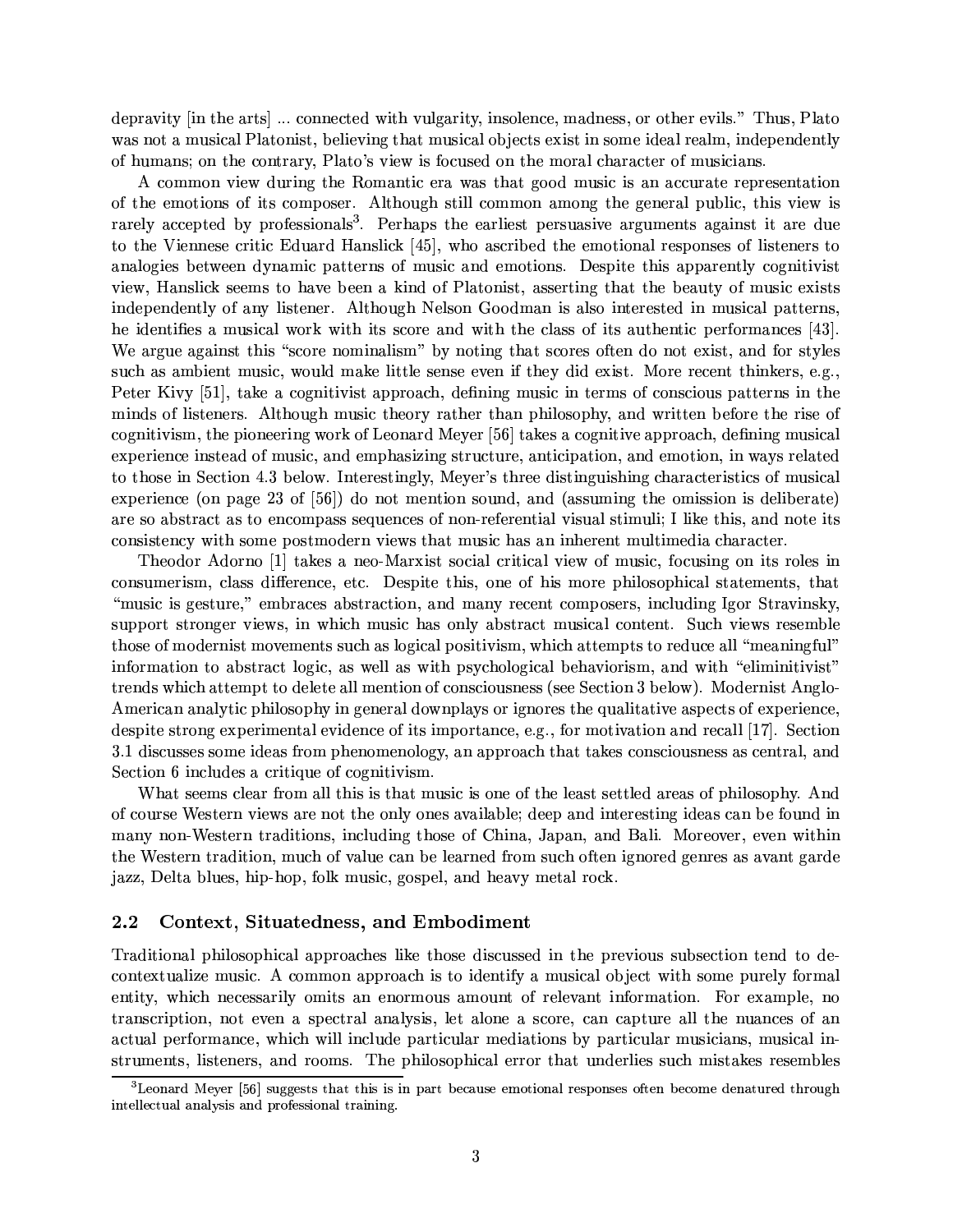that of mathematical Platonism, in which a transcendental ontological status is claimed for mathematical objects. Moreover, an emphasis on formal notation necessarily downgrades traditions, such as contemporary jazz, in which improvisation has great importance.

One approach to avoiding such problems is to reify the notion of context. But researchers in what we may call phenomenological sociology, for example, in ethnomethodology [69, 28], emphasize that context is dynamically emergent from activity, rather than fixed, definable in advance, formally representable, or separable from activity. Thus one should speak of *situated actions*, or *occasions* of *action*, rather than of *contextualized representations*, because neither situations nor their contexts are specifiable, representable, stable, or separable from their actual uses. For example, when a contemporary composer like Toru Takemitsu quotes Debussy, even if some measures are identical, the effect is radically different from the original; and similarly when Hans Werner Henze quotes Cuban folk songs or Monteverdi. Even in a Mozart piano sonata, the second entrance of a theme can have a very different effect from the first.

Paul Dourish [23] gives an insightful discussion of context in connection with current trends towards ubiquitous or "context aware" computing; the problem addressed by this field is how to use powerful new sensor technologies to make computational systems more responsive to their users' physical and social settings, as those users move through and modify these settings. This has turned out to be unexpectedly difficult, and Dourish claims this is essentially for reasons like those described above.

Musical Platonism, score nominalism, cognitivism, and modernist approaches in general, all assume the primacy of representation, and hence all flounder for similar reasons. Context is crucial to interpretation, but it is determined as part of the process of interpretation, not independently or in advance of it. Certain elements are recognized as the context of what is being interpreted. while others become part of the emergent musical "object" itself, and still others are deemed irrelevant. Moreover, the elements involved and their status can change very rapidly. Thus, every performance is uniquely situated, for both performers and listeners, in what may be very different ways. In particular, every performance is **embodied**, in the sense that very particular aspects of each participant are deeply implicated in the processes of interpretation, potentially including their auditory capabilities, clothing, companions, musical skills, prior musical experiences, implicit social beliefs (e.g., that opera is high status, or that punk challenges mainstream values), spatial location, etc., and certainly not excluding their reasons for being there at all (this is consistent with the cultural historical approach of Lev Vygotsky [77]). More than that, participants enact, or actively construct, the context of musical experience, sometimes quite visibly so, as in rock concerts and karaoke parties, e.g., with shouts of encouragement or disparagement. David Sudnow gives an insightful ethnomethodological description of learning to play jazz piano, emphasizing the role of the body (hence its title, *Ways of the Hand* [70]).

Most scientific studies of art are problematic for similar reasons. In particular, the third person. objective perspective of science requires a stable collection of "objects" to be used as "data," which therefore become decontextualized, with their situatedness, embodiment, and interactive social nature ignored. Moreover, any choice of a fixed dataset necessarily makes some arbitrary presuppositions about the nature of what is analyzed. For example, typical textbooks on harmony deal exclusively with traditional Western classical music, e.g., [2], as do typical artificial intelligence projects, e.g., Gerhard Widmer [79] uses electronic transcriptions of performances of Mozart piano sonatas as data. In the visual arts, Ramachandran and Hirstein [65] use optical illusions and classical Indian erotic art as data, while Zeki uses mainly Renaissance and early modern art [82]. and Taylor classifies the drip art of Jackson Pollock using fractal dimension [72]. Although certainly valuable in their own domains, one should be cautious about generalizing the conclusions of such studies, particularly for contemporary art, a major theme of which has been to question what art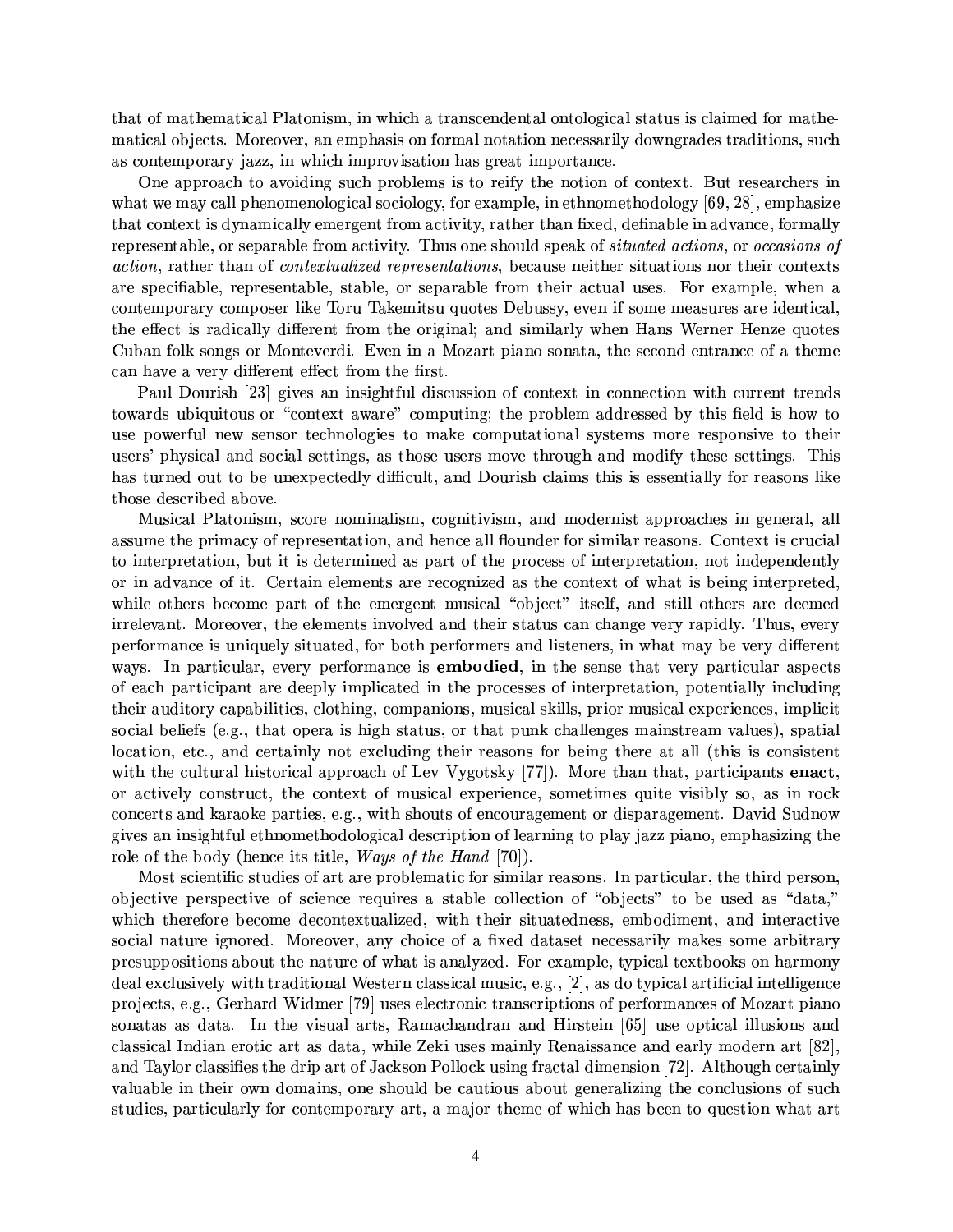is, and to explore its boundaries [35].

This paper draws on data from both science and phenomenology, in a spirit similar the "neurophenomenology" of Francisco Varela [74], as a way to reconcile first and third person perspectives, by allowing each to impose constraints upon the other. Such approaches acknowledge that the first and third person perspectives reveal two very different domains, neither of which can be reduced to the other, but they also deny that these domains are incompatible. It is important to note that phenomenology is not merely a more disciplined form of introspection, but rather attempts to enhance sensitivity to ordinary experience, without distortion caused by separation from its natural context<sup>4</sup>. The approach of this paper goes beyond that of Varela in the following ways: (1) it admits not just neuroscience, but also the third person perspectives of other sciences, especially evolution, as well as of critical studies in the arts and humanities; (2) it takes account of the "second person" perspective of society, in the style illustrated by Section 5; and (3) it places greater emphasis on the lived experience and personal transformation of scientists, technologists, critics, etc.<sup>5</sup>. The intention of this approach is to advance scientific knowledge, technical practice, personal awareness, and the health of society. I propose to call it the fourth person method or **perspective**, since it encompasses the first, second, and third person perspectives, and because of an analogy with the "fourth moment." which is described at the end of Section 6. This paper illustrates the application of this approach to music, in which all three perspectives play an important role. It seems to me that such an approach is quite natural, since it is what many of us do anyway, and hence it does not require any elaborate methodological justification. However, the fact that it challenges some deeply entrenched strictures of conventional science, does raise issues that require further discussion, although this paper is not the right place to do it.

### $\bf{3}$ **Musical Qualia**

Listeners generally consider the qualitative feel of music to be its essence and its chief attraction, emotion of course being a prime example. But as noted in the previous section, many philosophers ignore the qualitative aspect of experience, and some even deny its existence. When it is admitted that experience is not just perceptual and conceptual, a common approach is to "bracket" or exile the qualitative aspects, and concentrate attention on aspects that are reducible to scientific analysis, which for music would include duration in milliseconds, intensity in decibels, and spectral analysis of timbres; the recalcitrant residua are then dubbed "qualia" and thereafter largely ignored. Under this view, qualia are what's left after the objective aspects are subtracted (a variant is that qualia are what's left after intentionality is subtracted  $-$  see [14] for a relatively clear exposition of this and related issues). The resulting residual category<sup>6</sup> could include non-conceptual associations, emotional content, etc. Examples from perception are often given, since what we perceive often differs significantly from what physical instruments reveal as objective. Perhaps the most commonly used example is the "redness of red"; some others are the special qualities of a slowly bent major to minor third, the smell of onion, and the blueness of sky. Of course any piece of music is an example, although the philosophical literature tends to shy away from examples having strong emotional connotations.

<sup>&</sup>lt;sup>4</sup>Since training in phenomenological observation is difficult to obtain, Buddhist meditation is often mentioned as an alternative, which moreover has a good track record in anticipating results from cognitive science (see Section 6).

 ${}^{5}$ Our method also differs from the "heterophenomenology" of Dennett [20], though this discussion lies outside the scope of this paper.

 ${}^6$ Residual categories often have a special sociological flavor, as "the other," which is partially unknown, partially feared, partially valorized, and always ambiguous. Examples less esoteric than qualia include racial and ethnic minorities, new diseases, and in some circles, consciousness itself.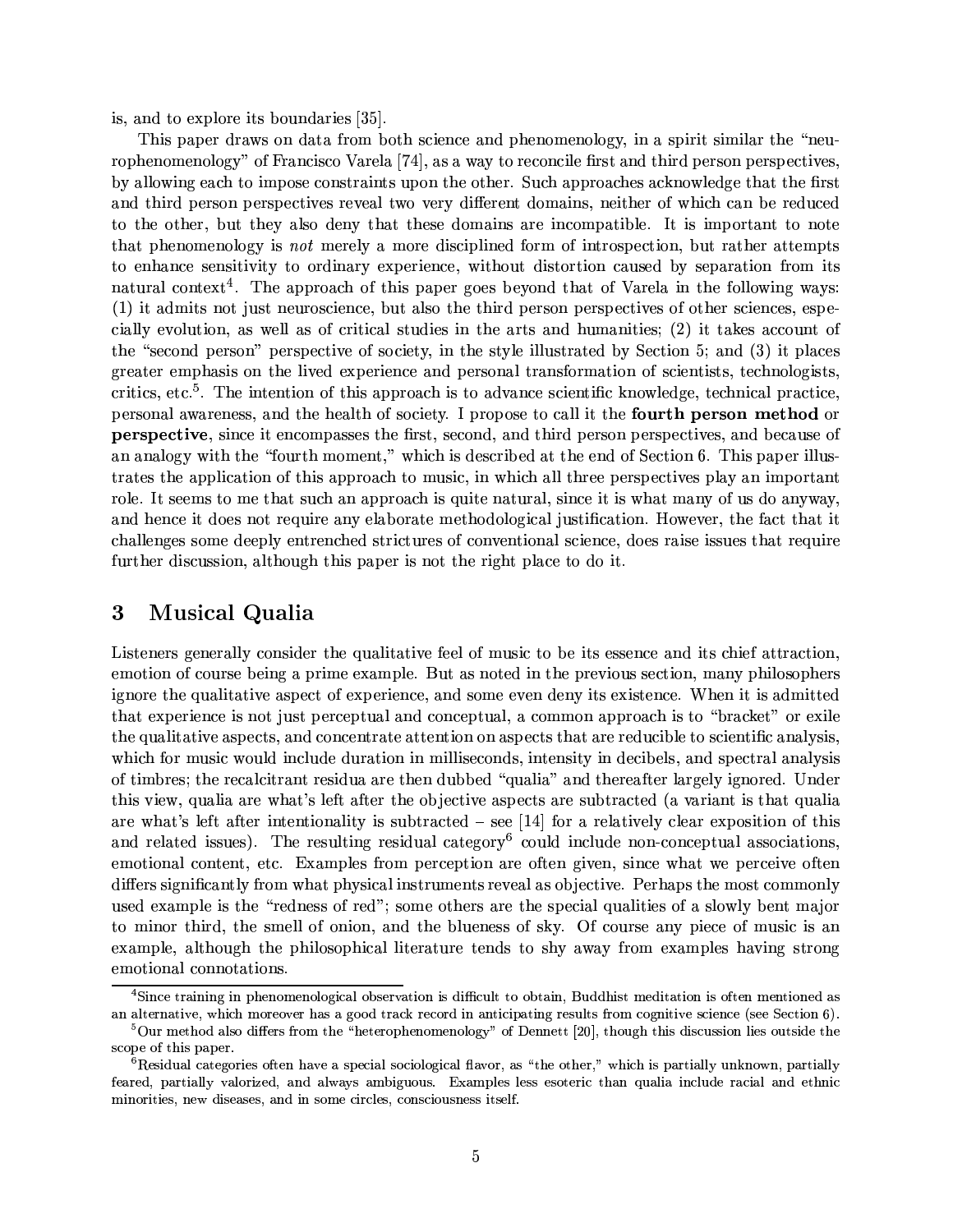A difficulty with qualia advocacy is that it tends to reify qualia, giving them independent existence as Platonic entities, and introducing a fundamental ontological distinction between subjective and objective aspects of experience. For example, David Chalmers [11] claims there are two fundamental "world substances," matter and information. It seems to me that such approaches are what Daniel Dennett [19] argues against, although he is sometimes accused of arguing against the existence of qualitative experience as such. A genuine eliminitivist is Francis Crick (of DNA fame), who wrote "You're nothing but a pack of neurons" [15]; see also [12]. One motivation for qualia is to challenge dominant reductionist paradigms of neuroscience, analytic philosophy, and experimental psychology. For example, Chalmers [11] poses what he calls "the hard problem," which is to explain qualia in the language of the hard sciences, his presumption being that this may not be possible. We argue that cognitive and qualitative aspects of experience are inseparable, even though first and third person approaches artificially separate them.

Whatever approach is taken, qualia are often considered to be atomic, i.e., non-reducible, or without constituent parts, in harmony with doctrines of logical positivism, e.g., as often attributed to Wittgenstein's Tractatus [80]. Though I have never seen it stated quite so baldly, the theory (but perhaps "belief" is a better term, since it is so often implicit) seems to be that qualia atoms are completely independent from elements of perception and cognition, but somehow combine with them to give molecules of experience. For example, this view can be inferred from standard musical notation, where the qualitative, or "expressive," aspects are given in natural language, typically Italian (e.g., "dolorisimo," "fantastico," "con spirito"), whereas pitch and duration are given in an abstract symbolic language<sup>7</sup>. Interestingly, tempo occupies an intermediate position, with both kinds of notation in active use, though musicians often interpret even quite precise tempo markings (in beats per minute) as if they were qualitative. Moreover, volume (intensity) markings are also intermediate, the notation used consisting of contractions of natural language (again from Italian) rather than precise decibel levels. Contemporary classical music elaborates these conventions in numerous ways, with varying degrees of success, usually to give composers more control over performers; for example, the Italian contemporary classical composer Luigi Nono distinguishes numerous kinds of fermata<sup>8</sup> in some of his scores. It is easy to find examples of nonatomic musical qualia, having a feeling tone that are not simple combinations of the feeling tones of their constituents; this means that qualia are non-compositional. For example, a minor triad has a feeling that cannot be inferred by listening to its three notes on three sufficiently separated occasions.

The view of this paper, which is influenced by phenomenology, especially that of Edmund Husserl [49] and Martin Heidegger [47], is that qualia are not separable from experience, and that experience is primary. Given this view, it is convenient to use the word "quale" to emphasize that we address this primary experiential dimension, rather than objective measurements, and to informally define "qualia" as conscious experiences having unity<sup>9</sup> and duration. This definition does not separate "subjective" aspects from some other, allegedly "objective" aspects: we could perhaps say that it views everything as subjective, but it would be much better to say that we consider the distinction meaningless at this level of analysis. This approach to qualia escapes criticisms like those advanced by Dennett [19]. Actually, our view of the nature of qualia is such that it is more appropriate to *model* the production of qualia than it is to define qualia; see the developments in Section 4.3.

Musical practice confirms that separation of quantitative and qualitative aspects is illusory, a matter of notational convenience and tradition, not an inherent property of music itself. For

 ${}^{7}$ But this notation is somewhat iconic, in the technical sense of Charles Sanders Peirce [63].

<sup>&</sup>lt;sup>8</sup>These are rests of free duration.

<sup>&</sup>lt;sup>9</sup>In the sense of being experienced as whole, even though possibly also experienced as having distinguishable parts.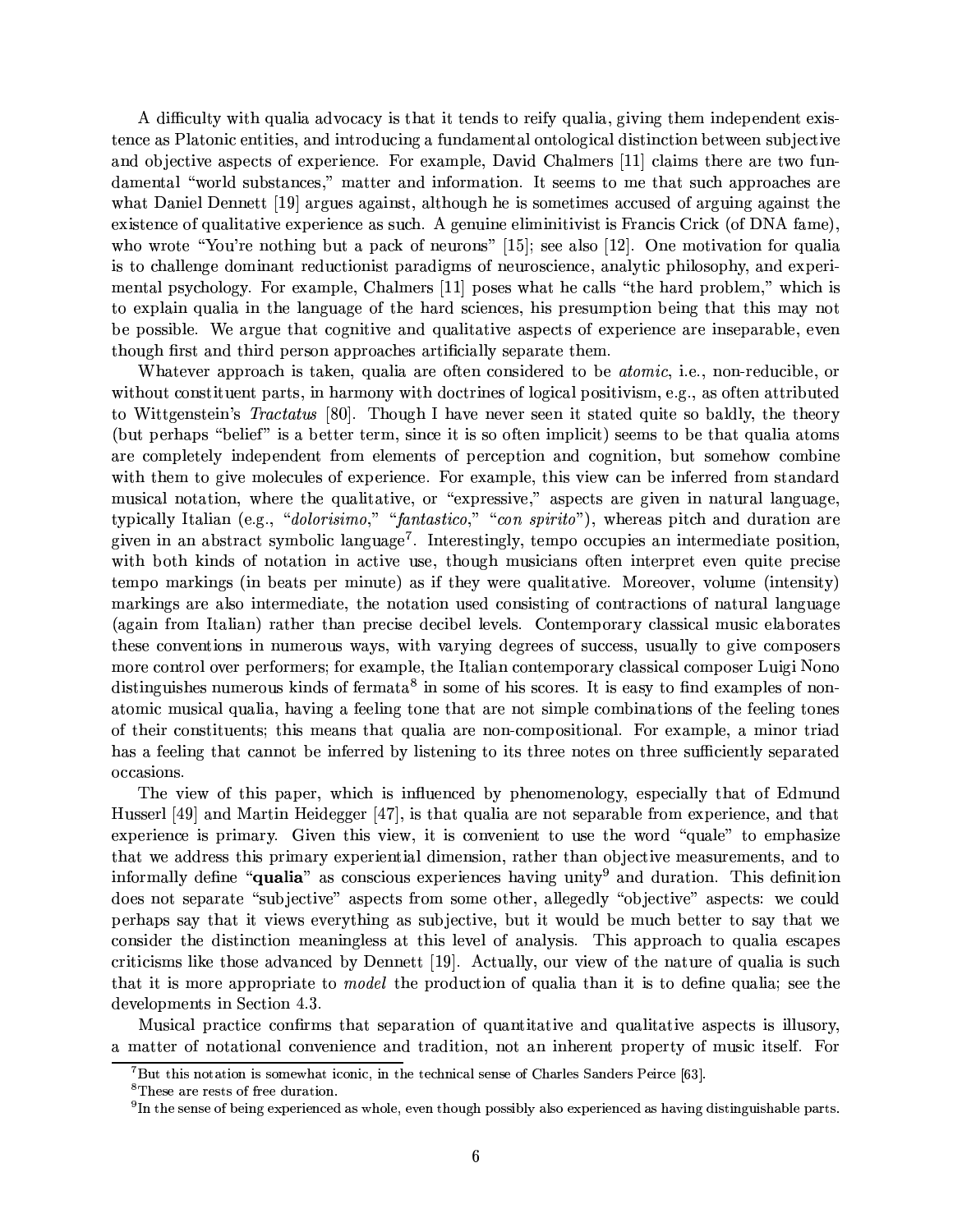example, the same written phrase is performed in a very different way if it occurs in a Mozart score or a Count Basie score, and experienced listeners can easily detect many variants even within a single genre, as well as very many genres, realized for example through small variations in timing (e.g., Kansas City swing, Mersey beat, and Afro-Cuban bebop).

Here are some further curious properties of musical qualia: Small changes can have huge effects, e.g., changing one note of a traditional diatonic melody by a quarter tone. Also, the same quale may have components of many different kinds; for example, the uplifted feeling of the final chorus in the Gloria of Bach's B Minor Mass arises from a very complex interaction of melody, harmony, voicing/orchestration, tempo changes, key changes, and dynamics<sup>10</sup>. Moreover, temporally prior qualia may be appropriated (depending on saliency), thus violating overly simple ideas about the temporal linearity of perception; for example, in a rapid chromatic run, most notes will lose their identity, except (potentially) the first and last. Ambiguities very possible, and are often exploited by composers, e.g., in false endings. There are also important large grain effects, such as similarity and contrast in the development section of a classical sonata. A particularly interesting phenomenon is when some material "jumps" from being a sequence to being the operation of a process: my favorite example occurs in the third piece of Anton Webern's Five Pieces for Orchestra, opus 10, when a sequence of irregular percussive sounds is suddenly perceived as the erratic operation of some malfunctioning device, such as a broken clock; however, qualia within the cycles still retain individuality. Such phenomena demonstrate that qualia are far from being atomic or compositional, and hence far from being Cartesian, in the sense of Descartes' Discourse on Method [21], which recommends analyzing phenomena into "as many parts as possible," each of which is "clear and distinct," and then "gradually and by degrees reaching towards more complex knowledge"<sup>11</sup>.

Musical qualia provide concrete counter-examples to certain philosophical positions, including Brentano's thesis on intentionality, which (under some interpretations, e.g., [14]) holds that every thought has an intentional component, some "thing" that it is about. For, although some musical thoughts are "about" something (e.g., Roman fountains), most are not, unless perhaps a very broad notion of "about" is allowed, which includes intra-musical relationships, since most musical thoughts are only about other aspects of music. In addition, the end of Section 3.1 refutes some of Hume's views on time [48]. Section 6 discusses some further disconfirmations and implications.

#### **Time Consciousness**  $3.1$

The subjective perception of time, which is clearly crucial for music, has been investigated deeply by phenomenologists, especially Edmund Husserl, whose work makes explicit use of music, at least as a metaphor<sup>12</sup> [49]. Husserl describes some important ways in which our actual subjective experience of the three-fold division into past, present, and future differs from the usual physical scientific analysis. He observes that the flow of time is a continual "sinking away" into the past, and that experience can only occur in the present. Thus, the past can be experienced in the present, but in a different mode from that in which it was originally experienced. Husserl names this mode retention; it allows us to distinguish present experience from past experience, even though both are experienced in the now. In addition, while listening to music, we are constantly anticipating what may come next, a mode that Husserl names **protention**; this is what makes it possible for us

 $10$ In music, "dynamics" usually refers mainly to amplitude, even though all parameters are constantly changing.

<sup>&</sup>lt;sup>11</sup> Although Descartes did not treat qualia as such, nor did he name his smallest parts atoms, it seems fair to say that his clear description of his method, and his very impressive application of it in reducing geometry to arithmetic with Cartesian coordinates, were enormously influential for all subsequent philosophy of science, which often impose a stricter interpretation than was probably intended by Descartes.

 $^{12}$ Given the methods of phenomenology, it is likely that Husserl actually used music in these investigations.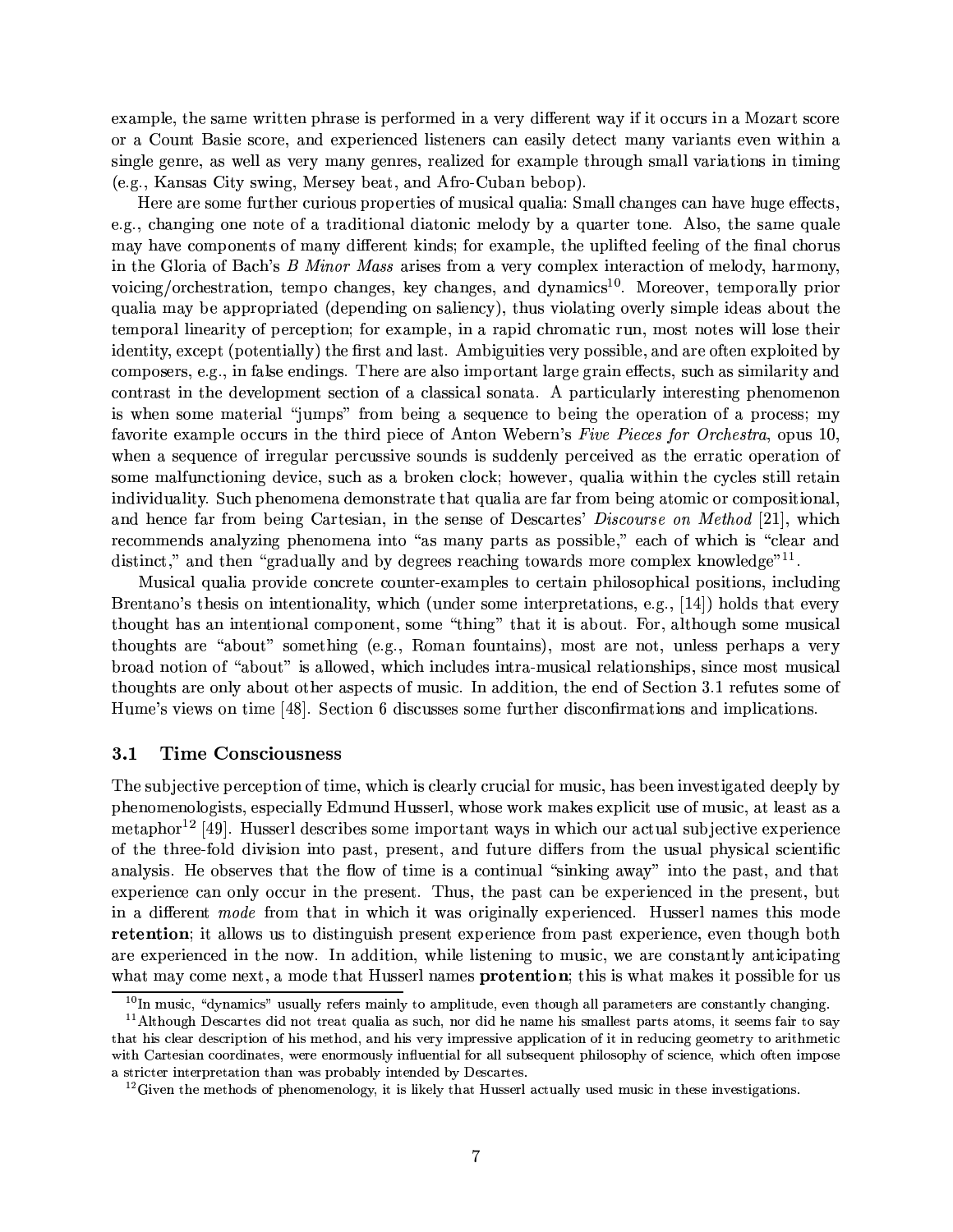to experience qualia of surprise. Note that protention is not symmetrical with retention: it does not provide a single "image" of what is coming, but rather a complex network of expectations about what might come.

Husserl's observations on retention are confirmed by recent research on temporal cognition of music [66], identifying a pre-conscious buffer of about 10 seconds. This buffer corresponds to what Husserl calls fresh memory<sup>13</sup>, and it differs from the more familiar short term memory and long term memory, in that it is not conscious, i.e., it works whether or not we are aware of it (though conscious attention may make it work better). Of course, the traditional short and long term memories also play important roles in music, allowing us to recognize themes that recur in a piece, and pieces that we have previously heard. Note that reification through repetition of a sequence to a process works best if the sequence is short enough to fit into the fresh memory buffer, especially if there are continual variations, as in the third piece of Webern's opus 10. There do not yet appear to be any neuro-cognitive studies of protention.

For Husserl, "objective moments" of time are not pre-determined, but rather, objects-in-time arise through processes of retention and protention. His goal was to discover the origin of time, and these processes are his answer. Our observations on musical qualia demonstrate that only certain salient configurations of objects and relations become so solidified, and that it is this solidification that creates apparent "moments" in time; other less salient configurations are less solidified, and less likely to be retained or "objectified" as events. Moreover, these moments, unlike those of physics, have duration, or are "temporally thick," since they relate to real events which take time to process (the processing time is about one tenth of a second, but varies considerably with conditions). In addition, relationships that hold a salient configuration together are retained in memory with their salient constituents, and their qualia. Indeed, there is much experimental evidence that qualia. at least emotional qualia, function as "indices" for the retrieval of memories, as well as playing important roles in many other mental processes, including reasoning, e.g., see [16, 17]. Husserl does not discuss qualia, but our musical observations shows that only salient perceptions become phenomenological events, and that only these have an associated qualia; we will argue in Section 4.3 that this has to do with protention and anticipation.

These observations also disconfirm aspects of David Hume's pointilist theory of time [48]. Hume was right that time consists of discrete episodes, but wrong that these are discrete point-like instants, since musical qualia are clearly "temporally thick," i.e., have durations that cannot meaningfully be broken into points; moreover, it is easy to find musical examples in which an event has ill-defined or gradual onset and/or conclusion (e.g., in group improvisations by the Art Ensemble of Chicago). Alfred North Whitehead [78] is another philosopher in this category. His notions of prehension and concrescence, and his "epochal" theory of time, have similarities with Husserl and with the theory of qualia in this paper. Nor should we fail to mention William James [50], whose prescent ideas are further briefly discussed in Section 6.

Jun Tani [71] observed that during a sensory-motor learning task, a simulated robot with a certain hierarchical neural net architecture exhibited transitions between phases of coherence and incoherence in its anticipation of perceptions, where the resulting coherent chunks correspond to the structure of the task. Tani relates this to Husserl's phenomenology of time, in that the chunks are "immanent" for the robot. Varela [75] also studied some connections between cognitive neuroscience and Husserl's phenomenology of time, in part as an illustration of the neurophenomenological method introduced in [74].

<sup>&</sup>lt;sup>13</sup>A usual term for it in psychology is "sensory memory." Note also that short term auditory memory is about 30 seconds (unless refreshed by repetition), and thus is quite distinct from sensory memory.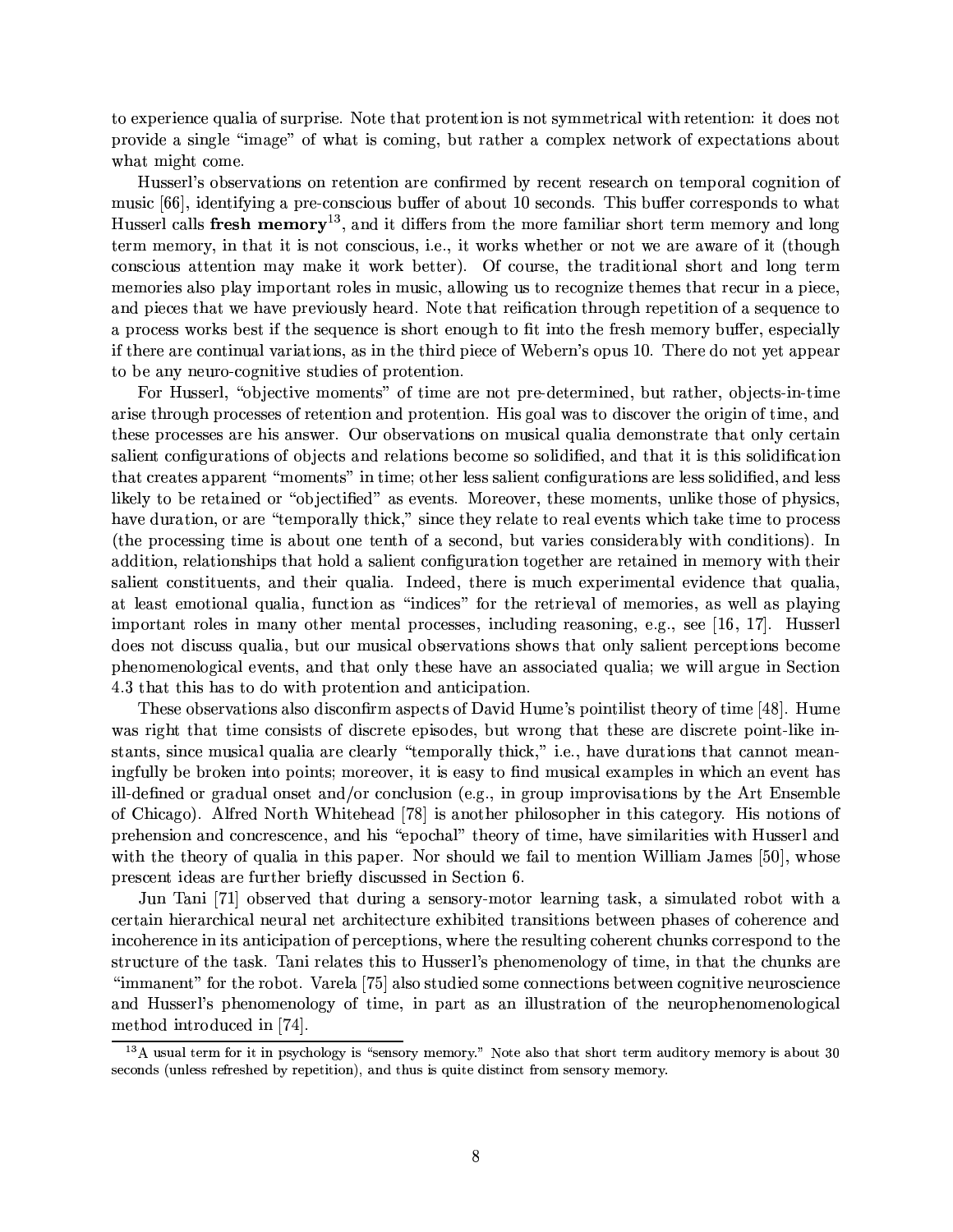# **New Models for Understanding Music**  $\overline{4}$

This section suggests that we can better understand what it means to understand music by constructing models of how we understand music. Like all models, ours will be partial descriptions constructed for particular purposes, but also, since they are mathematical models, they can be more precise, and more falsifiable, than more traditional philosophical or musicological theories. Our approach is intended to apply to contemporary musical manifestations, such as noise music. digital multimedia productions, free jazz improvisation, music sculptures, environmental music, etc. Though more rigorous, the theory has many points of contact with the innovative work of Leonard Meyer [56], particularly regarding the importance of anticipation in music, and can even be seen as an attempt to update Meyer's work; however, our approach also differs in some significant ways, particularly its technical machinery for handling structure and hierarchical complexity. There are of course many other mathematical approaches to music, e.g., see the collection [5], though usually they are limited to classical music, and often have a Platonist philosophy.

#### $4.1$ **Metaphor and Blending**

Research in cognitive linguistics by George Lakoff and others under the banner of "conceptual" metaphor theory" (abbreviated "CMT") has greatly deepened our understanding of metaphor [54, 53], showing that many metaphors come in families, called **image schemas**, that share a common pattern. One example is BETTER IS UP, as in "I'm feeling up today," or "He's moving up into management," or "His goals are higher than that." Some image schemas, including this one, are grounded in the human body<sup>14</sup> and are called **basic image schemas**; they tend to yield the most persuasive metaphors. Such image schemas do occur in music; for example, an angelic choir with high voices instantiates the BETTER IS UP schema.

Fauconnier and Turner [26, 27] have studied **blending**, or **conceptual integration**, claiming it is a basic human cognitive operation, invisible and effortless, but nonetheless fundamental and pervasive, appearing in the construction and understanding of metaphors, as well as in many other cognitive phenomena, including grammar and reasoning. Many simple examples are blends of two words, such "houseboat," "roadkill," "jazz piano," "computer virus," "classical composer," and "melodramatic conductor." To explain such phenomena, blending theory (abbreviated "BT") posits that concepts come in clusters, called **conceptual spaces**, which consist of certain items and certain relations that hold among them. Such spaces are relatively small, transitory constructs, selected on the fly from larger domains, to meet an immediate need, such as understanding a particular phrase or sentence. However, we do not assume that they are necessarily the minimal such spaces needed to understand a given blend, since that can only be determined after the blend has been understood. Moreover, different blends may omit different elements of the input spaces, and it may also be necessary to recruit additional information from other spaces in order to understand a blend. The abstract mathematical structure of a conceptual space consists of a set of atomic elements together with a set of relation instances among those elements [34]; of course, such a representation necessarily omits the qualitative, experiential aspects of what is represented (the qualia). Conceptual mappings are partial functions from the item and relation instances of one space to those of another, and **conceptual integration networks** are networks of conceptual spaces and mappings that are to be blended together.

 $14$ The source UP is grounded in our experience of gravity, and the schema itself is grounded in everyday experiences, such as that when there is more beer in a glass, or more peanuts in a pile, the level goes up, and that this is a state we often prefer; therefore the image schema MORE IS UP, discussed in [53], is even more basic.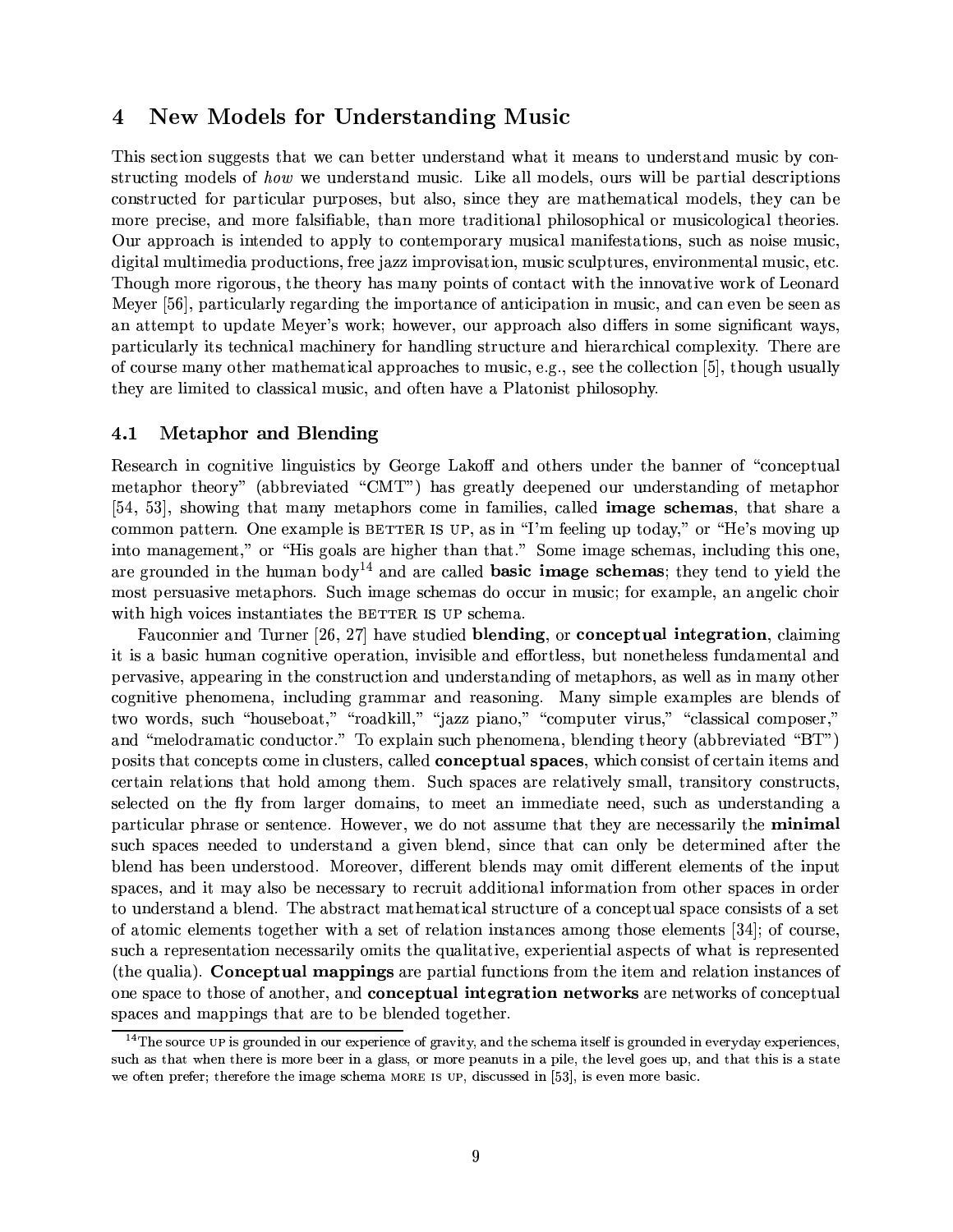The simplest blends<sup>15</sup> have the form of Figure 1, where  $I_1$  and  $I_2$  are called the **input spaces**,  $B$  is called the **blend space**, and  $G$  the **generic space**; the latter contains conceptual structure that is shared by the two input spaces<sup>16</sup>. A **blendoid** of  $I_1, I_2$  **over** G consists of a space B together with conceptual mappings  $I_1 \rightarrow B$ ,  $I_2 \rightarrow B$ , and  $G \rightarrow B$ . There may be many such blendoids, but relatively few are likely to be interesting. Therefore additional principles are needed for identifying the most interesting possibilities, so that we can define a **blend** to be a blendoid that is *optimal* with respect to these principles. Fauconnier and Turner suggest a number of "optimality" principles" that serve this purpose (see Chapter 16 of  $[27]$ ), but they are too vague to be easily formalized. A tentative and difficult but precise mathematical approach is given in Appendix B of [40], based on a modification of the category theoretic notion of "pushout" [55]; this modification takes advantage of an ordering relation on morphisms, with respect to their quality, as discussed in [34]. The intuition is that nothing can be added to or subtracted from such an optimal blendoid without violating consistency or simplicity in some way. However, there can still be more than one blend in this sense, as an example discussed below will make very clear. It should also be noted that this notion of blend easily generalizes to any number of semiotic spaces, and even to arbitrary diagrams of semiotic spaces and morphisms, for which there are many significant applications. Thus, the emphasis on double scope blending in [27] seems somewhat out of place in algebraic semiotics, because its major applications typically involve multiple "scopes" arising from multiple spaces and morphisms among them.



Figure 1: A Blend Diagram

It has perhaps not been sufficiently emphasized in the BT literature that blending does not always give a unique result. For example, the following are four different blends of conceptual spaces for "house" and "boat": houseboat; boathouse; amphibious RV; and boat for moving houses. The last may be a bit surprising, but I once saw such a boat in Oban, Scotland, transporting prefabricated homes to a nearby island. There are also some other, even less obvious blends [38].

The CMT view of metaphor associates aspects of one domain to another, and describes this association using a mapping, of which the target domain concerns what the metaphor is "about." On the other hand, BT views metaphors as "cross-space mappings" that arise from blending conceptual spaces extracted from the domains involved. For example, the metaphor "my love is a rose" arises from blending conceptual spaces for "my love" and "rose." such that the identification of

<sup>&</sup>lt;sup>15</sup>This diagram is "upside down" from that used by Fauconnier and Turner, in that our arrows go up, with the generic  $G$  on the bottom, and the blend  $B$  on the top. This is due to a pervasive and natural duality between theories and models, in the sense that these terms are used in mathematical logic; see Section 4.2 for further discussion. Our convention is also consistent with the way that such diagrams are usually drawn in mathematics, as well as with the image schema MORE IS UP (since B is "more"). Also, Fauconnier and Turner do not include the map  $G \rightarrow B$ .

 $^{16}$ However, [34] uses the term "base space", because it is more descriptive of how this space is used in applications to user interface design.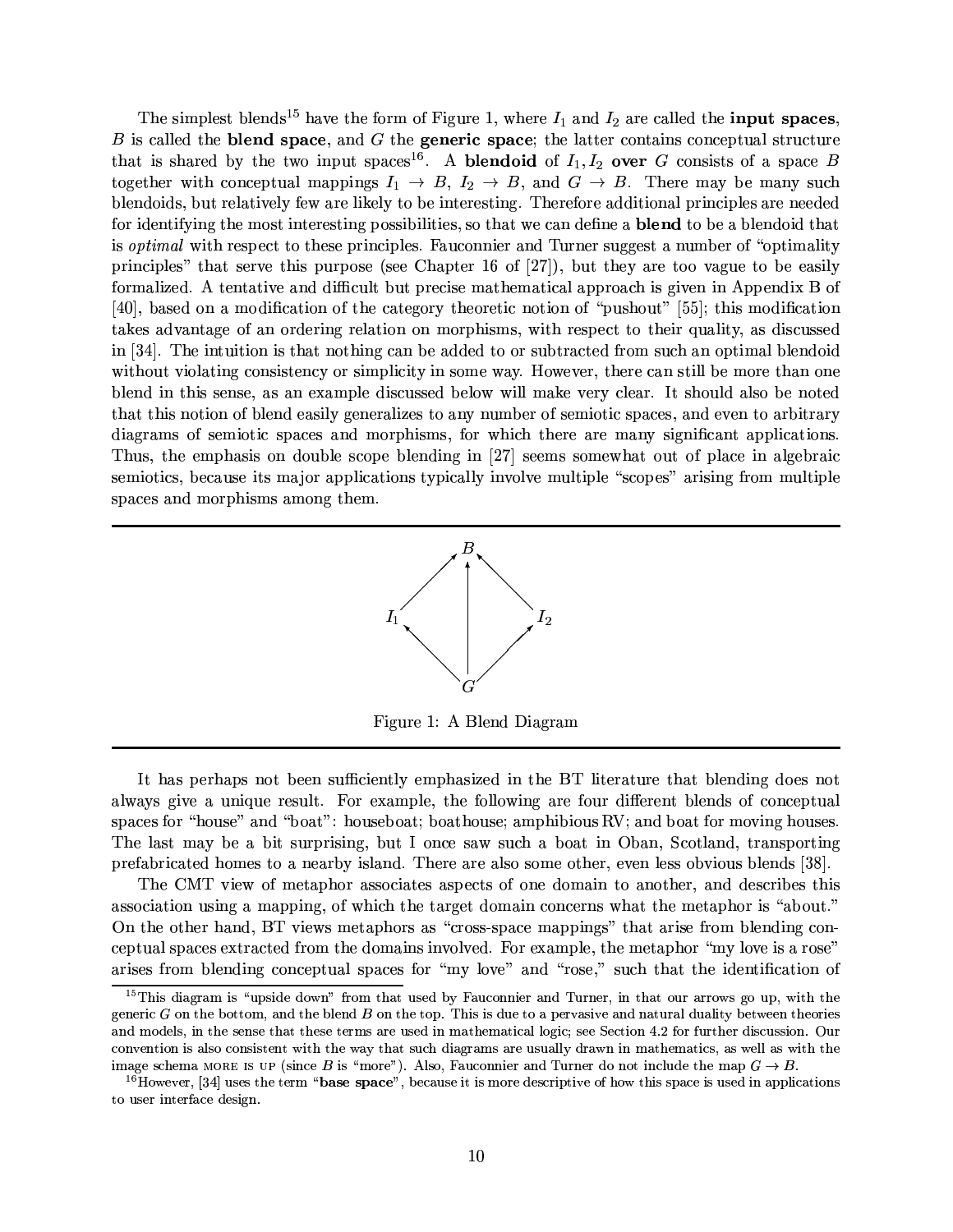the two items "love" and "rose" in the blend space gives rise to a correspondence between certain items in the rose space and the target love space. Such metaphoric blends are asymmetric, in that as much as possible of the target space is imported into the blend space, whereas only key aspects from the source space, associated with elements that have been identified with elements of the target space, are imported, e.g., sweet smell and attractive color; moreover, names from the top space take precedence over those in the source space, so that relations in the source space become "attributed" to items in the target space. Our approach differs from orthodox BT not only in that we allow many more kinds of structure in our spaces (as discussed below in Section 4.2), but also in that we do not first construct a minimal image in the blend space and then "project" that same material back to the target space, but instead, we build the entire result structure in the blend space. Thus it is not the case for us that, in forming the blend, elements are preferentially omitted from the target space, only to be restored upon projection, as with the procedure described in [44]. Since CMT has been mainly concerned with families of metaphors having a shared pattern, whereas BT has been more concerned with how novel metaphors can be understood, the two theories are compatible, and can both play a role in understanding complex language. This and related issues are discussed with many interesting details in [44].

The conceptual spaces, mappings and blending of cognitive linguistics seem well adapted for treating many aspects of literature, as in [73], as well as some recent trends in art, including (the very aptly named) conceptual art movement, and with the conceptual aspects of works in many other styles, which are often designed to provoke conceptual conflicts or to force unusual conceptual blends. One important application is the combination of music and lyrics, as skillfully studied using cross-domain mappings by Lawrence Zbikowski [81]. However, the framework seems too restricted for studying blending within music, e.g., harmony, polyphony, polyrhythm, etc., because musical structure is inherently hierarchical, and hence cannot be adequately described using only atomic elements and relation instances among them. Understanding how a particular melody, chord sequence, and rhythm can work together requires close attention to the component notes, phrases, chords and beats, as well as to their subcomponents. Fortunately, it appears that the added generality of semiotic spaces and semiotic morphisms, as sketched in the next subsection. is adequate for such purposes. In the UCSD Meaning and Computation Lab, Fox Harrell and I have an experimental blending algorithm, which has generated novel metaphors used, which in turn were used in generating poems [38].

#### **Semiotic Spaces and Structural Blending** 4.2

Before introducing algebraic semiotics and structural blending, it is good to be clear about their philosophical orientation. The reason for taking special care with this is that, in Western culture. mathematical formalisms are often given a status beyond what they deserve. For example, Euclid wrote, "The laws of nature are but the mathematical thoughts of God." Similarly, the "situations" in the situation semantics of Barwise and Perry, which resemble conceptual spaces (but are more sophisticated – perhaps too sophisticated), are considered to be actually existing, ideal Platonic entities [7]. Somewhat less grandly, one might consider that conceptual spaces somehow already exist in the brain. However, the point of view of this paper is that all formalisms are constructed in the course of some task, such as scientific study or engineering design, for the heuristic purpose of facilitating consideration of certain issues in that task. Under this view, all theories are situated social entities, mathematical theories no less than others; of course, this does not mean that they are not useful.

Classical semiotics was founded by Charles Sanders Peirce [63] and Ferdinand de Saussure [67] in the late nineteenth century. Peirce was an American logician concerned with problems of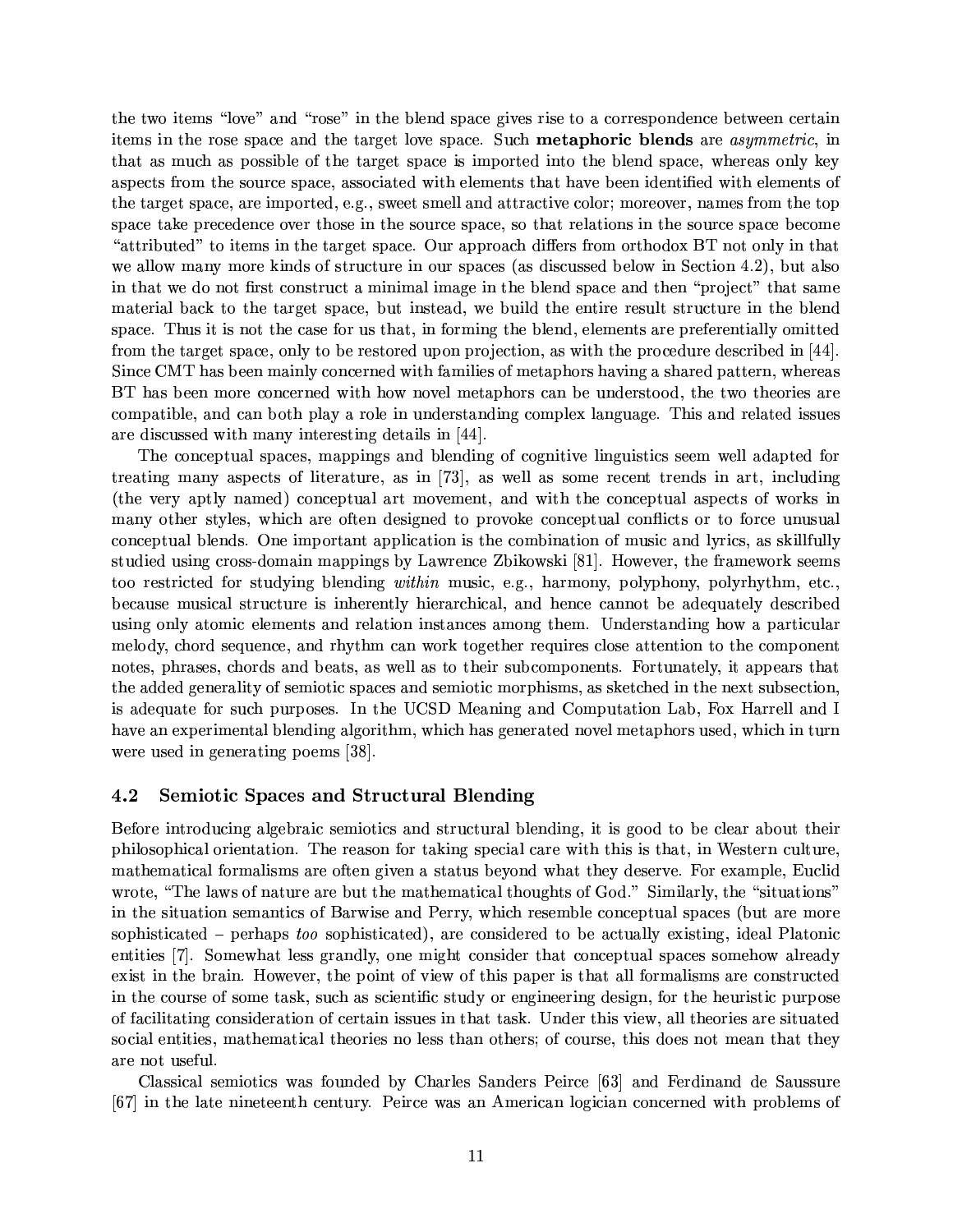meaning and reference, who concluded that these are relational rather than denotational, and who also made an influential distinction among modes of reference, as symbolic, indexical, or iconic (see footnote 7). Saussure, a Swiss linguist, wanted to understand how features of languages relate to meanings, and he emphasized binary features and denotational meaning. More recent thinkers, such as French literary theorist Roland Barthes [6], combined and extended these theories, creating a powerful language for cultural and media studies, which in various versions has been called semiotics, semiology, structuralism, and finally post-structuralism. However, this body of theory lacks the mathematical precision needed for scientific analysis, and also does not address dynamic signs, social issues such as arise in collaboration, or the systematic mapping of signs in one system to signs in another; moreover, many versions tend towards a Platonist view of signs. Algebraic semiotics, which was originally developed as a foundation for user interface design, attempts to overcome these problems. We now give an intuitive introduction to the way that it treats the structure of complex signs, such as musical scores, books, and graphical user interfaces. Details omitted here can be found in [34, 37, 36]; this theory originated in an early experimental study of multimedia learning [39], and was adapted to user interface design in [32].

A semiotic system or semiotic theory consists of: a signature, which gives names for sorts<sup>17</sup>, subsorts, and operations; some **axioms**; a level ordering on sorts having a maximum element called the top sort; and a priority ordering on the constructors at each level, where constructors are operations that build new signs from given parts. Sorts classify the parts of signs, among which data sorts provide values for attributes of signs (such as color and size). Axioms are constraints on the possible signs of a system. Levels express the whole-part hierarchy of complex signs, whereas priorities express the relative importance of constructors and their arguments; social issues play an important role in determining these orderings. This approach has a rich mathematical foundation, e.g., [40, 42, 41], since a signature plus equational axioms is an algebraic theory, on which there is a large literature. A theory-based approach is preferable to a more concrete set-based approach, because it allows both multiple models and open structure, both of which are important for applications. The first means, for example, there are many ways to play a score, while the second means that additional structure (such as another movement) or constraints (e.g., on tempo) can be imposed at a later time. In addition, it is more natural to treat levels and priorities in theories. Conceptual spaces correspond to the very special case of semiotic theories where there is only one sort, there are no operations except those representing atomic elements and relations, and axioms only assert that a relation holds of certain constants.

Associated with any theory are all the structures (called **models** or **algebras**) that provide *interpretations* for the things in the signature of the theory: sorts are interpreted as sets; operation symbols are interpreted as functions on these sets, with constant symbols interpreted as elements; all in such a way as to satisfy the axioms in the theory. The theory is thus a formal language for talking about such models. For example, the space of models for a theory of books consists of all books having the structure specified in the theory. Models and theories are *dual* ways of looking at the same thing, since associated with any class of structures is a unique most restrictive theory that has the given ones among its models.

Mappings between structures became increasingly important in twentieth century mathematics and its applications; examples include linear transformations (and their representations as matrices), continuous maps of spaces, differentiable and analytic functions, group homomorphisms. and much more. Mappings between sign systems are only now appearing in semiotics, as uniform representations for signs in a source space by signs in a target space. Since we formalize sign systems as algebraic theories with additional structure, we should formalize **semiotic morphisms** 

 $17$ <sup>17</sup>The word "sort" is used to avoid the ambiguities of the word "type."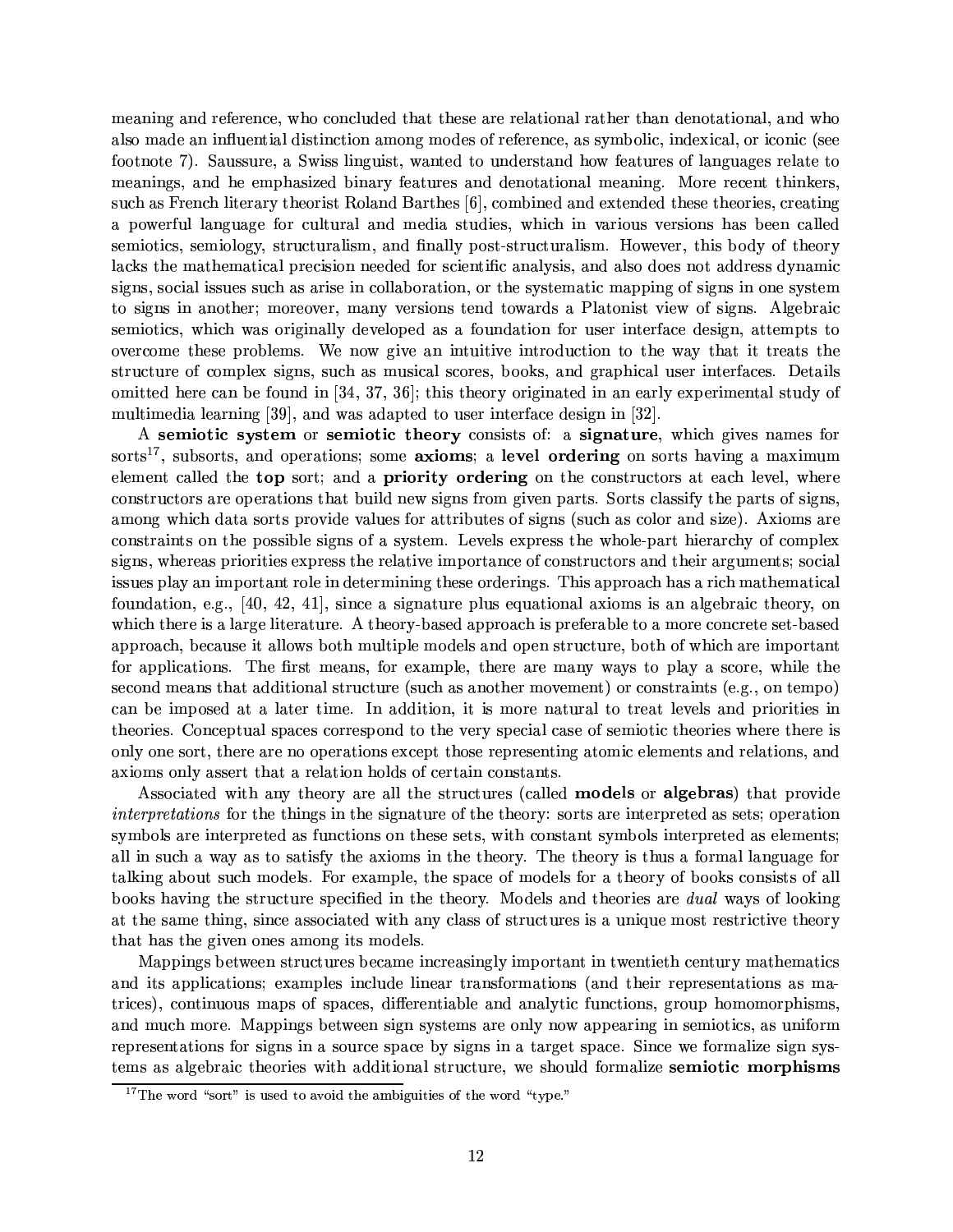as mappings of theories that preserve the additional structure; however, these mappings must be partial, because in general, not all of the sorts, constructors, etc. are preserved in real examples. For example, the semiotic morphism from the rose space to the blend space for the metaphor "My love is a rose" (most likely) omits fertilizer and insects, while (possibly) preserving at least one of perfume and thorns. In addition to the structure of algebraic theories, semiotic morphisms should also (partially) preserve the priorities and levels of the source space. The extent to which a morphism preserves the various features of semiotic theories is an important determinant of its quality [40]. Semiotic morphisms can also be used to relate music to extra-musical elements. For example, letters of an alphabet can be associated with notes, so that sequences of notes can spell names, about which some information could be given, e.g., that "BACH" is the name of a composer who likes such tricks.

The simple form of blend in Figure 1 applies just as well to semiotic spaces and semiotic morphisms. In this generalization, the diagram is called a **structural blend diagram** and B a structural blend. Moreover, this also extends to diagrams with any number of semiotic spaces, and even to arbitrary diagrams of semiotic spaces and morphisms, in which case one may speak of a structural integration network.

#### **Structural Complexity, Protention and Qualia** 4.3

This section develops a model for the understanding of music, based on a complexity theory for hierarchical structures that are constructed through sharing and transformation<sup>18</sup>. The resulting theory appears to capture many features of musical qualia, as well as of Husserl's notions of retention and protention. As before, readers should be aware that applications of such a formalization should be grounded in social, cognitive, and embodied reality, that no special ontological status is claimed for the abstractions involved, and that it is not intended as a grand general solution to all possible problems in the philosophy, psychology, sociology, etc. of music, let alone of consciousness.

Traditional Shannon information theory [68] has played a modest role in music theory, but has been rightly criticized for its inability to move beyond local features (such as so called  $n$ -grams) to larger grain structures, such as sonata form. More fundamentally, a theory that is based on probability necessarily makes some very dubious assumptions about the nature of music, such as that there are discrete atomic events, having fixed probabilities<sup>19</sup>. Complexity based information theories, along lines pioneered by Andrei Kolmogorov [52], are more attractive, since they can potentially encompass hierarchical structures, i.e., nested whole/part hierarchies. However, they seem unable to take account of features of memory like those discussed in Section 3.1.

A key concept of [31] is that of an analysis or "understanding" of a system S drawn from some given family or "space" of systems. Such an **analysis** A is a network of components, which yield  $S$  when combined, where each component in  $A$  is either atomic, a combination of other lower level components in  $A$ , or else a transformation of some lower level component in  $A$ , where the atomic components, the modes of combination, and the allowed transformations are fixed for the given family of systems, each with a numberical "weight" which reflects its cognitive difficulty. For music, the allowed components might be represented as functions from a temporal domain into a domain of musical notation; the set of such functions forms a "space" called the state

<sup>&</sup>lt;sup>18</sup>The theory was introduced in [31], but research has advanced beyond what is described there, and moreover, some presuppositions of that paper no longer seem acceptable.

<sup>&</sup>lt;sup>19</sup>Though this is not, of course, to say that probability cannot be used as a compositional technique, e.g., John Cage, Yannis Xenakis, Gyorgi Ligeti, and others have done so; but it is doubtful that most listeners attempt to infer those techniques from what they hear, either consciously or unconsciously.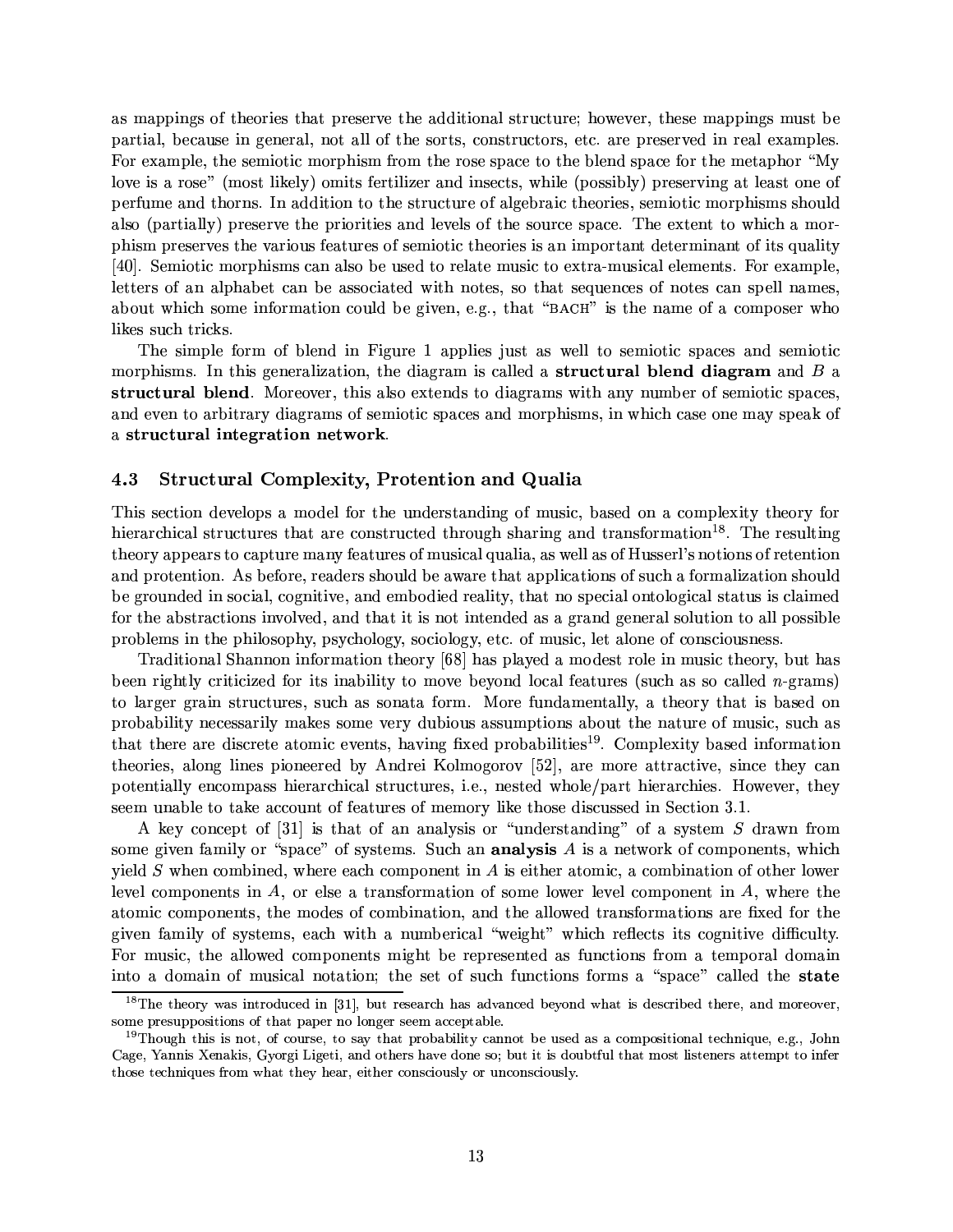space<sup>20</sup>. The complexity  $C(A)$  of an analysis A is the weighted sum of the complexities of the components of A, which in turn are also such weighted sums, and so on hierarchically, down to some atomic<sup>21</sup> elements, noting that reuse of an existing component or subcomponent will in general be weighted much less heavily than the first use. These weights are not probabilities, not even so called "subjective" probabilities, because cognitive difficulty is only partially determined by prior experience. Finally, the **structural complexity** of  $S$  is the non-negative real number denoted  $H(S)$ , which is the minimum of the complexities  $C(A)$  of all analyses A of S. The result of analysis is not just this number, but more significantly, yields a simplest hierarchical structural analysis  $A$ of S (though this analysis need not be unique); this analysis reveals not only small grain structures. but also large grain structures, as well as how all these structures are inter-related. Note that  $H(S)$ is not a measure of aesthetic preference, like that of George David Birkhoff [8].

Two unusual features of this theory are that components and transformations have weights, and that some components may be transformations of other components. In its application to music. the weight of a transformation should be determined by its cognitive difficulty. Thus, for classical music, a repeat of a (not too unwieldy) segment should have a very low additional complexity, and a transposition of it by a fifth or a fourth should have very little more, whereas more cognitively difficult transformations, such as retrograde inversion, should have a greater weight. Note also that this theory is not limited to standard musical notation; on the contrary, entirely different dimensions could be notated for a particular performance, such as musician biometrics (e.g., heart rate and posture), or audience acoustic energy, and of course spectral analyses or other less detailed analyses of timbre.

We are working to implement an algorithm to compute the minimum complexity and associated simplest structural analyses of temporal sequences, based on techniques of dynamic and backtrack programming. We found an early prototype to be very inefficient in both time and space. However. since human music listeners, as an aid to understanding music in real time, try to anticipate what might come next, based on what they have already heard, and on culture-specific conventions, it is natural to incorporate such features into a modified model, and implement it for experimentation. Let us call this model the **Anticipatory Model**. It will have a memory hierarchy, with sensory, short term, and long term components, where the latter includes templates for culturally preferred structures. The associated weights should correspond to the ease of retrieving information from the various layers of memory. For items in the sensory memory buffer, these weights should be very low, while items in short and long term memory should have greater weight. Although these modifications would lead to an algorithm that is much more efficient and closer to human listening, the resulting structural analyses would be unlikely to have minimum complexity; however, they should be close to minimum when the parameters and templates are a good match to a style of music. Methods for specifying the state space of possible hierarchical descriptions of music are described in [31], and are a special case of the semiotic systems described in Section 4.2. A subtle technical point that we only mention here in passing, is to reconcile the set-based sheaf models of [31] with the theory-based algebraic semiotics of Section 4.2; hidden algebra [36] can be used for this purpose.

The Anticipatory Model can be related to the phenomenology of music listening through several hypotheses: The first issue, which we call the Main Hypothesis, is that our hiearchical analyses, using psychologically and culturally appropriate components and weights, are understandings of works for appropriate audiences, and that a minimum complexity analysis gives a "best" such

<sup>&</sup>lt;sup>20</sup>The space can be constrained by axioms that disallow some functions; also, multiple performers (or parts) can be handled by letting  $S$  take values in a product space of notational choices.

<sup>&</sup>lt;sup>21</sup>These need not be atomic in the sense of having no component parts, but only in the sense of being treated as a whole; for example, the opening four notes of Beethoven's fifth symphony are atomic in this sense for many listeners.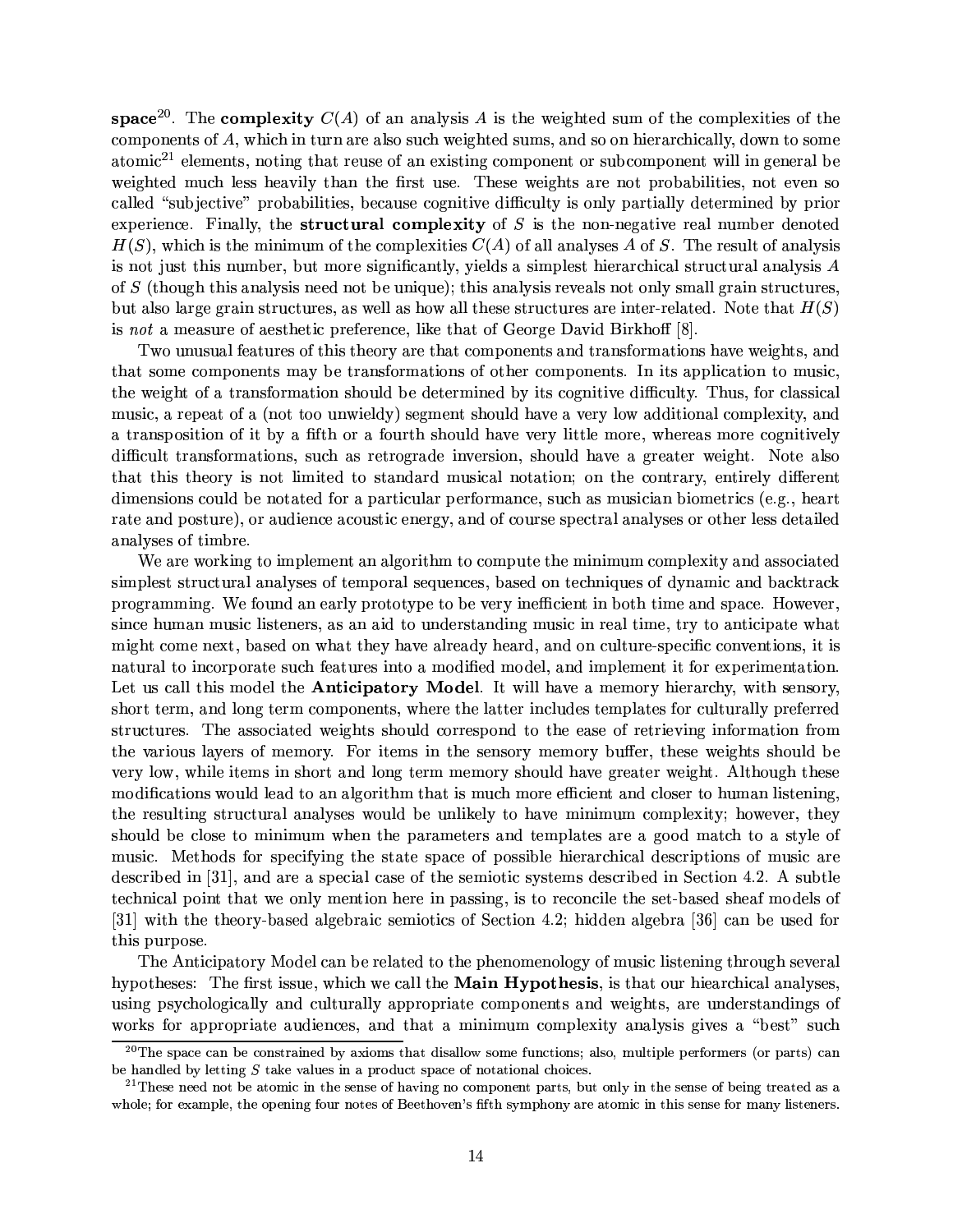understanding, along with a precise structural analysis of the work in question. Second, the Qualia **Hypothesis** says that the weight of a unit corresponds (inversely) to its saliency, and the saliency of a unit gives its strength as a quale. This can explain some of the peculiar phenomenology of musical qualia discussed in previous sections. For example, it explains how the qualia of subphrases can be absorbed into the qualia of larger phrases: this occurs when new units of low weight are formed by incorporating prior material of originally higher weight. **Hypothesis S** says that a largegrain unit of low weight is one that is expected and remembered; a unit of relatively high weight is surprising, and hence is also remembered (though a very complex unit may be too difficult to remember well). This agrees with Meyer's view [56] that anticipation plays a key role. The relation of these hypotheses to emotion is considered in Section 6.

The determination of saliency is of course an empirical issue, and will differ not only from one culture to another, but also from one style to another, and even from one listener to another. Given adequate saliency data, appropriate components and weights can be determined for a model, which could then be run and compared with the judgements of real listeners (it is of course necessary to carefully design experiments for this purpose). The flexibility to choose components and weights is an important feature of this approach, and distinguishes it from doomed modernist attempts to define universal aesthetic measures, such as that of George Birkhoff [8]. Just to be clear, the description of components is done using semiotic spaces, and the composition of a musical piece from its components is a blend of those components, in exactly the sense of structural blending that is described in Section 4.2. The cross-space mappings that result from blending are intra-musical metaphors, especially those that arise from transformations.

The Anticipatory Model captures aspects of Husserl's phenomenology of time. For example, it has versions of both retention and protention, and the right kind of relationship between them. It also implies Husserl's pithy observation that temporal objects (i.e., salient events or qualia) are characterized by both duration and unity. Since it is not useful to anticipate details very far into the future, because the number of choices grows very quickly, an implementation of protention, whether natural or artificial, needs a structure to accommodate multiple, relatively short projections, based on what is now being heard, with weights that increase with elapsed time; this is a good candidate for implementation by a neural net of competing Hebbian cell assemblies, in both the human and algorithmic instantiations, as well as robots (as in  $[71]$ ), and it also avoids reliance on old style AI representation and planning.

The mathematical properties of the hierarchical complexity measure are very pleasing: it satis fies all the major equations and inequations of the classical Shannon information theory<sup>22</sup>, even though it greatly generalizes that notion, as well as generalizing Kolmogorov style complexity notions. This generalization justifies using such terms as "entropy" or (under a different metaphor) "temperature" for  $H(S)$ , although the term "density" might be preferred by musicologists. Moreover, colimits in the sense of category theory [55] are involved in the composition of hierarchical systems [31], in the blending of conceptual spaces, and more generally, of semiotic systems [34].

The conditional complexity function, denoted  $H(S'|S)$ , intuitively measures the *additional* effort needed to understand S' given that S is already understood [31], or the novelty of S' relative to S; it provides a model for the cognitive distance<sup>23</sup> from S to S'. In the case of music where  $S', S$  are temporal series, S might be an initial segment of S'. Protention attempts to predict an extension S' of S out to some limit  $\delta$ . Given a piece using some fixed elements, transformations,

 $^{22}$ However, these relations will only be approximately satisfied for the Anticipatory Model.

<sup>&</sup>lt;sup>23</sup>Strictly speaking, it provides a quasi-pseudo-metric, since  $H(S'|S)$  is not symmetric, i.e., sometimes  $H(S'|S) \neq$  $H(S|S')$ , and in general it also fails to satisfy the property  $H(S'|S) = 0$  iff  $S' = S$ , although it does satisfy this when restricted to series of the same length, in which case it gives a quasi-metric, which can then be symmetrized to yield a proper metric,  $d(S', S) = max{H(S'|S), H(S|S')}.$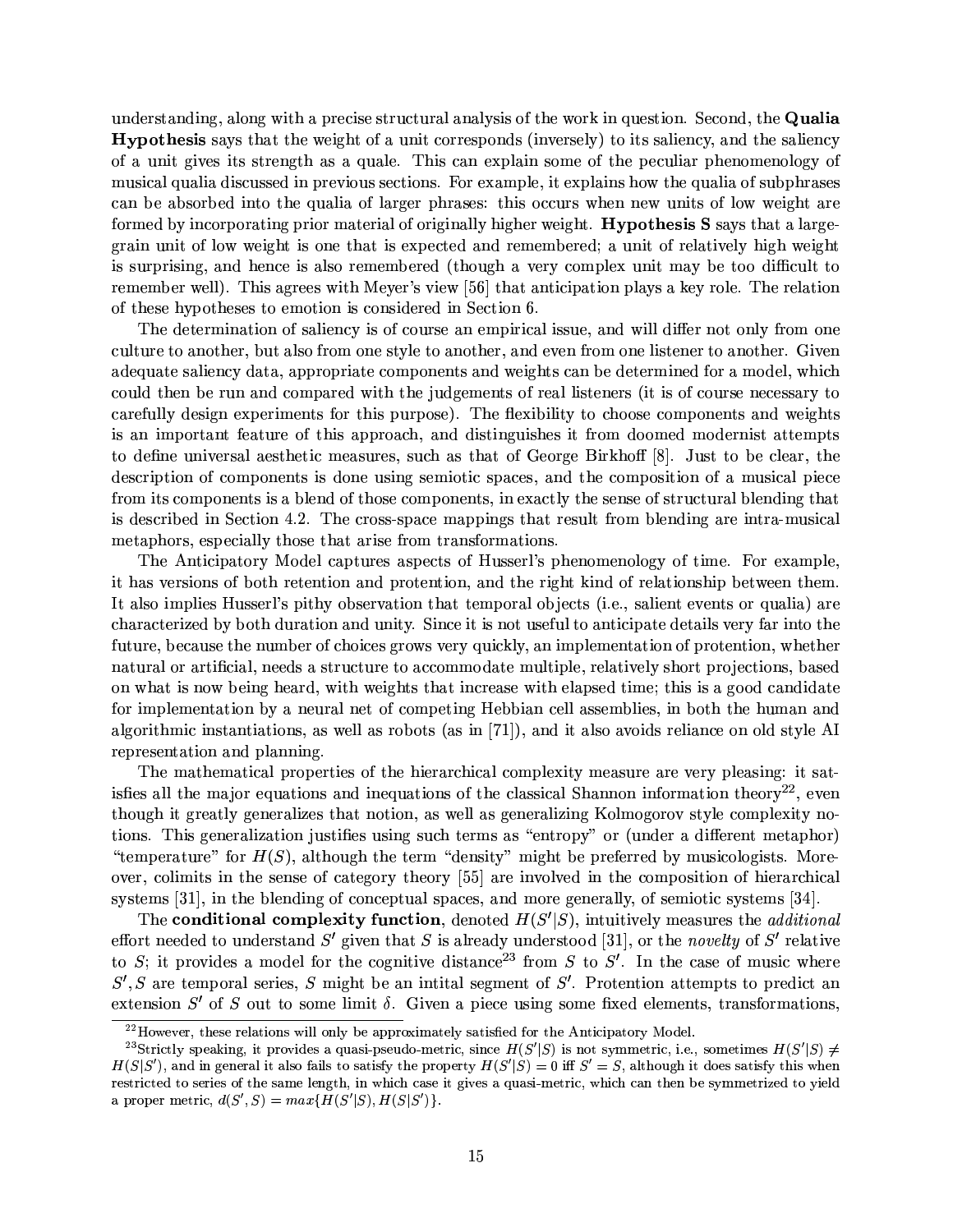and weights, a complexity profile is determined for the piece,  $\varphi(S, t) = H(S^t | S^{t-\delta})$ , where  $S^t$ denotes an initial segment of S up to time t, and  $\delta$  is a buffer size; intuitively,  $\varphi$  is intended to measure the cognitive effort required to understand the structure of the piece at each moment  $t$ . Sharp variations in  $\varphi(S,t)$  will correspond to the boundaries of important structural units. For example, in an AABA form, there will be a sharp drop in complexity at the boundary between the first and second A unit, and a sharp rise at the boundary between the second A and the B unit. Of course, the exact values will depend on what material is encoded in the description S of the piece. for example, whether micro-tonal and micro-timbral inflections are included.

Among many other concepts that can be defined within this theory, a measure of how much one structure S' resembles another S, given by  $r(S',S) = H(S'|S)/H(S)$ , seems relevant for thinking about improvisation, where  $S', S$  are segments over the same temporal interval, produced by two different improvisers, since  $r$  measures the extent to which one musician is following, or is being influenced by, the other. This **resemblance measure** is not symmetric, and hence is closer to our intuition for this application than the usual statistical concept of correlation, which is symmetrical. Two other important concepts generalizing classical Shannon theory, are the **mutual information** of S' and S, defined by  $I(S', S) = H(S') - H(S'|S)$ , and the joint information of S' and S, denoted  $H(S', S)$ , defined to be the minimum complexity required to realize both S and S'. Mutual and joint information are both symmetric in their two arguments; see [31] for more detail, including proofs of these and other equalities and inequalities familiar from the Shannon theory. Another interesting notion for exploration is the complexity difference between the anticipated and the actual continuation of a segment, since this measures the "surprise" of the actual continuation.

We intend to use the Anticipatory Algorithm in some computational experiments, to validate the assumptions behind it on real musical examples. We will begin with simple examples, and then building on that experience, gradually move to more and more complex examples. We have already studied some simple melodies (e.g., nursery rhymes) in [31], and will work our way up, with (for example) Charlie Parker solos as an intermediate step, towards contemporary group improvised music, some qualitative aspects of which are explored in work with David Borgo [10], as briefly discussed at the end of Section 5. It would also be interesting to analyze some of the examples used by Meyer [56]. This experimental programme should raise interesting challenges for the theory, and thus stimulate its further development. Some of those challenges will undoubtedly involve qualia.

Our complexity based approach can be extended to more directly address dynamic aspects of music, by viewing the space of pieces as a dynamical system<sup>24</sup>, with conditional complexity  $H(S'|S)$ providing a notion of distance (see footnote 23) and with the complexity profile  $\varphi$  as a potential or energy function, so that notions like curvature, basin of attraction, and saddle point become meaningful. Here are some examples of dynamical systems concepts that correspond to musical concepts: a basin of attraction is a region of low energy; a direction of motion (given by a tangent vector to a piece) is similar to the notion of "gesture" as used in musicology; complexity is similar to what is often called "density" in music; and phase transitions correspond to significant changes in the texture of segments. Note that the Anticipatory Model should be used, since the complexity measures are used to extrapolate along a given path, and that one can apply the same ideas to projections of the state space onto some lower dimensional space; with an appropriate choice of coordinates, this could give an interesting phase space for some class of pieces.

<sup>&</sup>lt;sup>24</sup>This refers to a class of mathematical models of complex systems having origins mainly in physics, but with applications to many areas, including multimedia  $[4]$ . We will use terminology from this area; e.g., see [3] for a precise but relatively readable exposition. Due to their complexity, further details of this approach are deferred to a future paper; moreover, realizing its full potential will require non-trivial additions, such as extending the hierarchical complexity theory to continuous systems.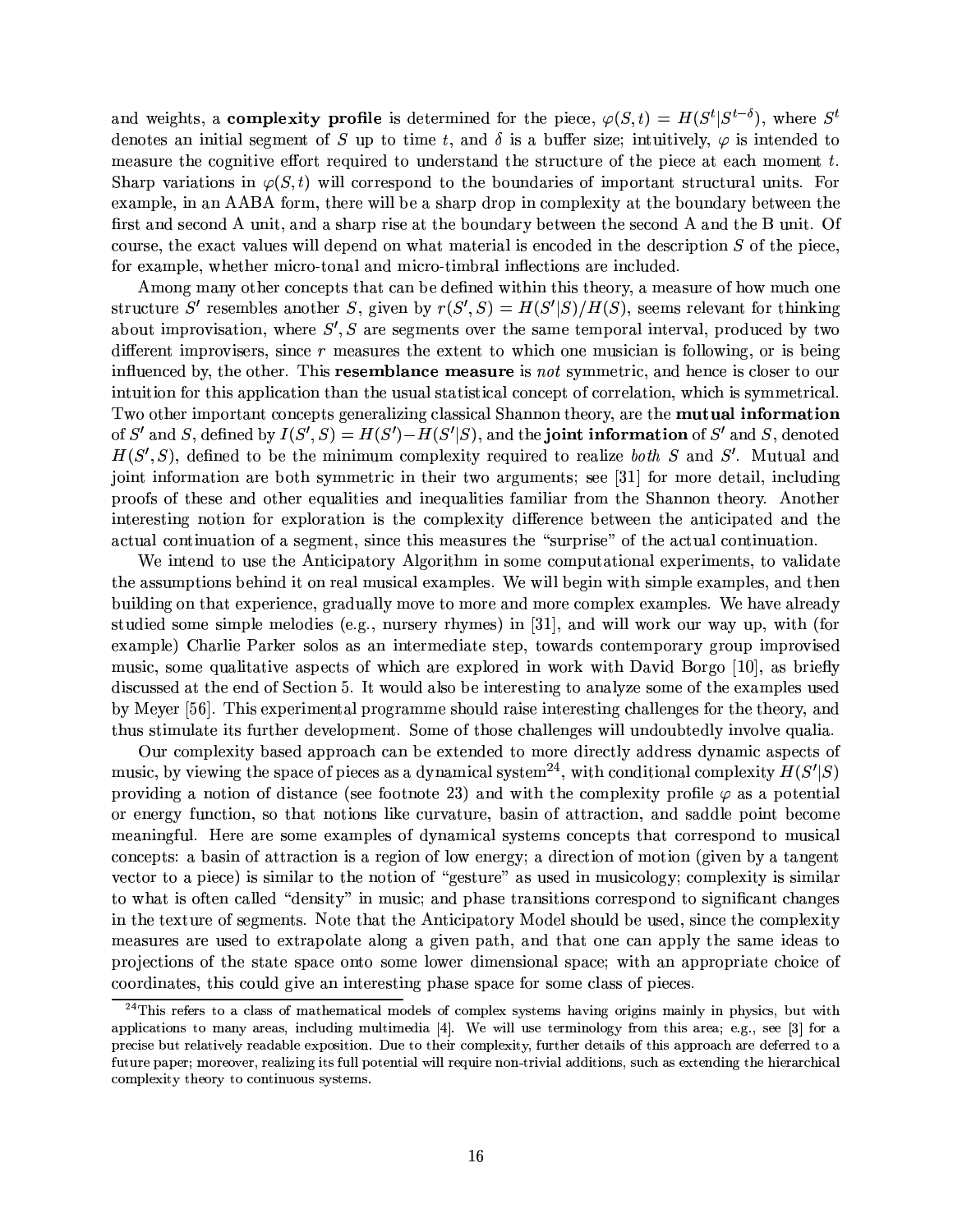### $\overline{5}$ The Social Life of Music

Many writers have addressed the social aspects of music, among whom one might particularly mention Theodor Adorno [1]; of course, music is irreducibly social, and there is little reason to belabor this point here. However, it seems worth raising two issues which further illuminate some previous discussion in this paper. The first is improvisation, which draws on an essay by an improviser (Ryoko Goguen) on a particular performance (at which this author was also present). given in Appendix A. The second issue is the evolution of musical notation, with some emphasis on the values that this reveals.

Improvisation challenges notions of music as pre-existing ideal form, as score, or as a set of performances. Every improvisation is unique, and is uniquely tied to the particular environment in which it occurred. Thus, for the improvisation discussed in Appendix A, the location in Vienna. the start of the Iraq invasion, the atmosphere of a university seminar, the audience of advanced music students, and the sophisticated hosts, all played important roles in what was performed, how it was performed, and how it was received. Even exactly the same acoustic energy in a different environment would have been a different event, e.g., consider a cafe, a night club, and a street corner; and no doubt, each such change of environment would also change the performance. When a similar seminar was given at a different university in Vienna a few days later, already the feeling of the war was different, the audience was different (there were many undergraduate arts majors). the room was different (crowded), and so of course, the performance was different<sup>25</sup>.

This has profound implications for qualia: the qualitative feeling of music (or of anything else) is not just cognitive, it is also social. As anyone sufficiently experienced with improvisation knows. qualia arise in interaction with other musicians, the audience, the room (its particular acoustics. e.g., its resonant frequencies), the nature of the invitation to perform, the history of other performances in similar circumstances, and more, much more. As Ryoko wrote, "improvisation is interconnection." In the technical language of Section 2.2, qualia are situated, and that situatedness is not just cognitive, or even embodied, it is enacted: Qualia are enacted in particular performances; they cannot be separated from the dynamics of those performances, and from everything that contributes to those dynamics. Following Vygotsky [77], we would especially mention material mediation (e.g., instruments, scores, gestures by musicians, and sound itself), and cultural, historical development, including the stylistic expectations residing in long term memory, which will of course change as listening experience accumulates.

Turning to the second topic, the notation of Western classical music has an interesting evolution, with a clear progression towards exercising more control over performers. Early music notation did not even specify duration, let alone amplitude, whereas some recent notation attempts to specify various aspects of intonation, although this can be very difficult, as the subtle inflections of jazz musicians such as Miles Davis make especially (and very beautifully) clear. Also, recall our earlier mention of Nono's fermata.

Notation is never value neutral: it involves choices of what to notate, that is, of what is important; even the choice to notate involves the value of exercising certain forms of control over performers. The situation is similar for transcription, and even for analysis, because an analyst must make value-laden choices of what to analyze, how to analyze it, and how to report the results, among other things. For example, spectral analysis involves the value choice of leaving out performer interactions. However, this does not mean it is necessary to become hopelessly mired in a swamp of relativity. One can always speak in one's own voice, from one's one values, and one

<sup>&</sup>lt;sup>25</sup>A reader who has pondered Section 4.3 might wonder how audience, room acoustics, etc. could enter into the Anticipatory Model to affect its "listening." The answer is rather simple: an audience can be transcribed as if it were one of the musicians, and related to other time-varying parameters by appropriate components and weights.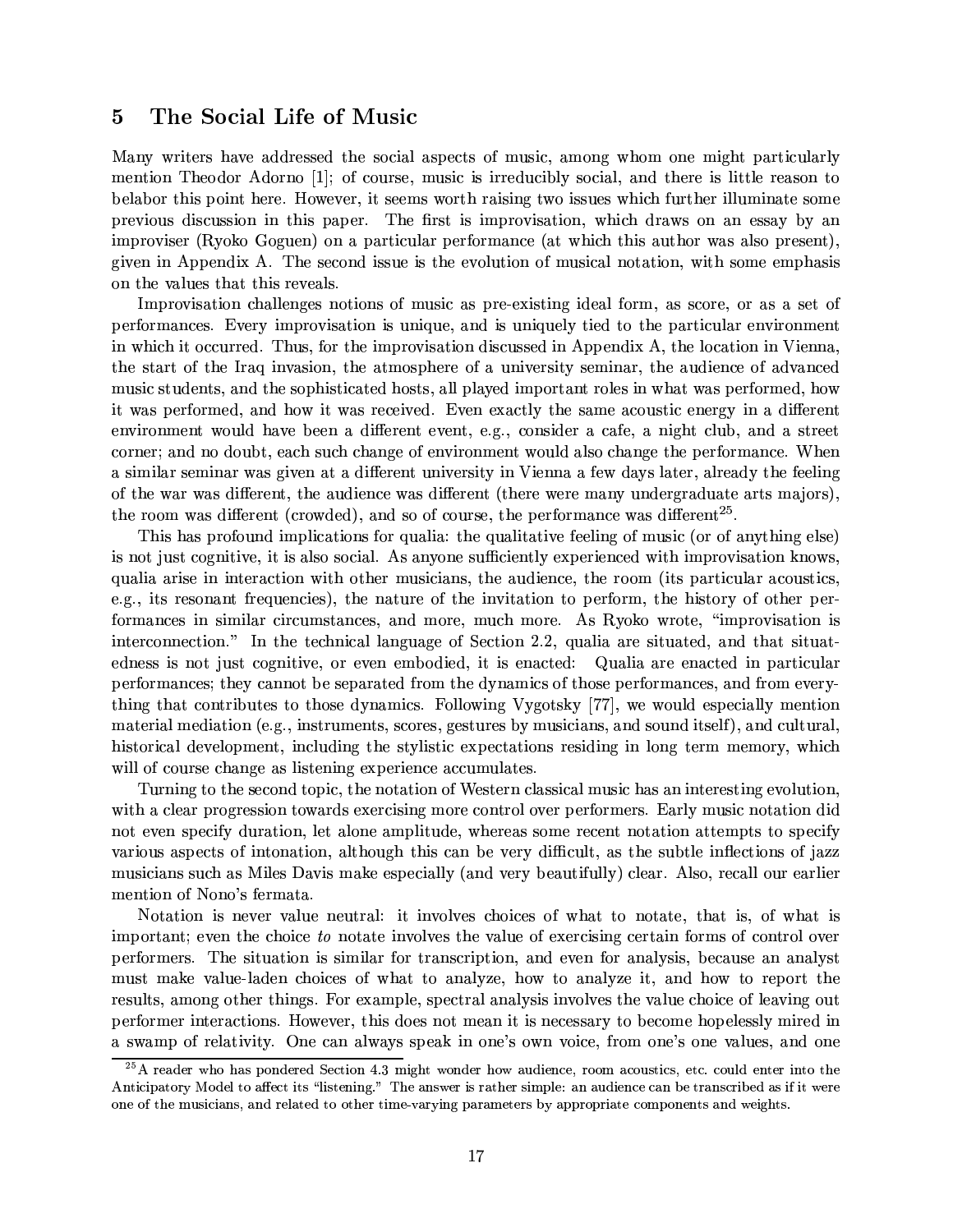can also compare various forms of analysis, and use that to help infer their values. One approach is to expose some details that are ignored by some form of analyses, but that are important for "alternative" forms of music (note the highly value-laden use of the term "alternative"!). For example, one might use closely timed sequences of spectral analyses instead of transcription as a basis for examining some fine details of pitch, intonation, etc. Of course any discussion of such data is itself a form of transcription, which again necessarily involves value choices.

Similar considerations apply to structure, which also encodes values, since deciding what counts as structure is a value-laden choice. For example, any preference between symmetry and asymmetry is value-laden, and even what counts as symmetry is culturally determined. The historical trend towards ever more precise notation, and the concomitant downgrading of improvisation within the classical tradition, attest to an ongoing devaluation of qualitative aspects of experience, in favor of more quantitative aspects, and this correlates with some of the philosophical movements discussed earlier in this paper. Qualia represent a kind of rebellion against all this, manifesting not only in philosophy, but also as a kind of social movement, e.g., [57]. But despite all this, it should certainly not be thought that qualia are incompatible with technical progress or with mathematical models; as suggested in Sections 4.2 and 4.3, such techniques can be used to model qualia, and to explore their properties in greater depth.

An interesting hypothesis is that good jazz improvisation involves forms of large grain structure that differ from those of classical music, and if so, we can hope for our minimum complexity algorithm to make these structures more explicit; there are also some interesting small grain structures to be explored. Of course, the very idea of looking for such structures involves values. A related idea is to identify patterns of interaction among improvising musicians. A research project on this could make dual use of video recordings and the structural resemblance measure  $r$  introduced in Section 4.3, to try to determine social and musical contexts where one improviser imitates, supports, or challenges another.

Application of the dynamical systems approach to free improvisation are being explored in collaboration with David Borgo [10]. A preliminary observation is that improvisers do not behave like particles in physics: they rarely linger in low energy basins of attraction, and often try to avoid even getting near them; they sometimes "defy gravity" (or "defy entropy," depending on the choice of metaphor) and jump to a higher complexity; and they sometimes to surf an "edge of chaos" for a bit, before veering off in a new direction; see also [9]. No doubt the implicit drama and sense of freedom involved in this is part of the attraction of the best improvised music. It makes intuitive sense that the dynamic development of music should involve anticipation, time consciousness, qualia, and complexity in fundamental ways, and one might go so far as to suggest that theories that do not address these issues cannot be adequate.

# Conclusions 6

This paper has attempted to explore the qualitative aspects of experience using music as data, and to place this exploration in the context of some relevant philosophical, cognitive scientific, and mathematical theories. Our observations have supported certain theories and challenged others. Among those supported are Husserl's phenomenology of time, Vygotsky's cultural-historical approach, and Meyer's anticipatory approach, while Chalmers' dualism, Brentano's thesis on intentionality, qualia realism, qualia atomism, Hume's pointilist time, and classical cognitivism have been disconfirmed at least in part. All these positions were discussed in the body of the paper, often briefly, and sometimes without the technical terminology. "Qualia realism" asserts that qualia have real existence (or "ontological status"), and "qualia atomism" asserts that qualia are indecomposable.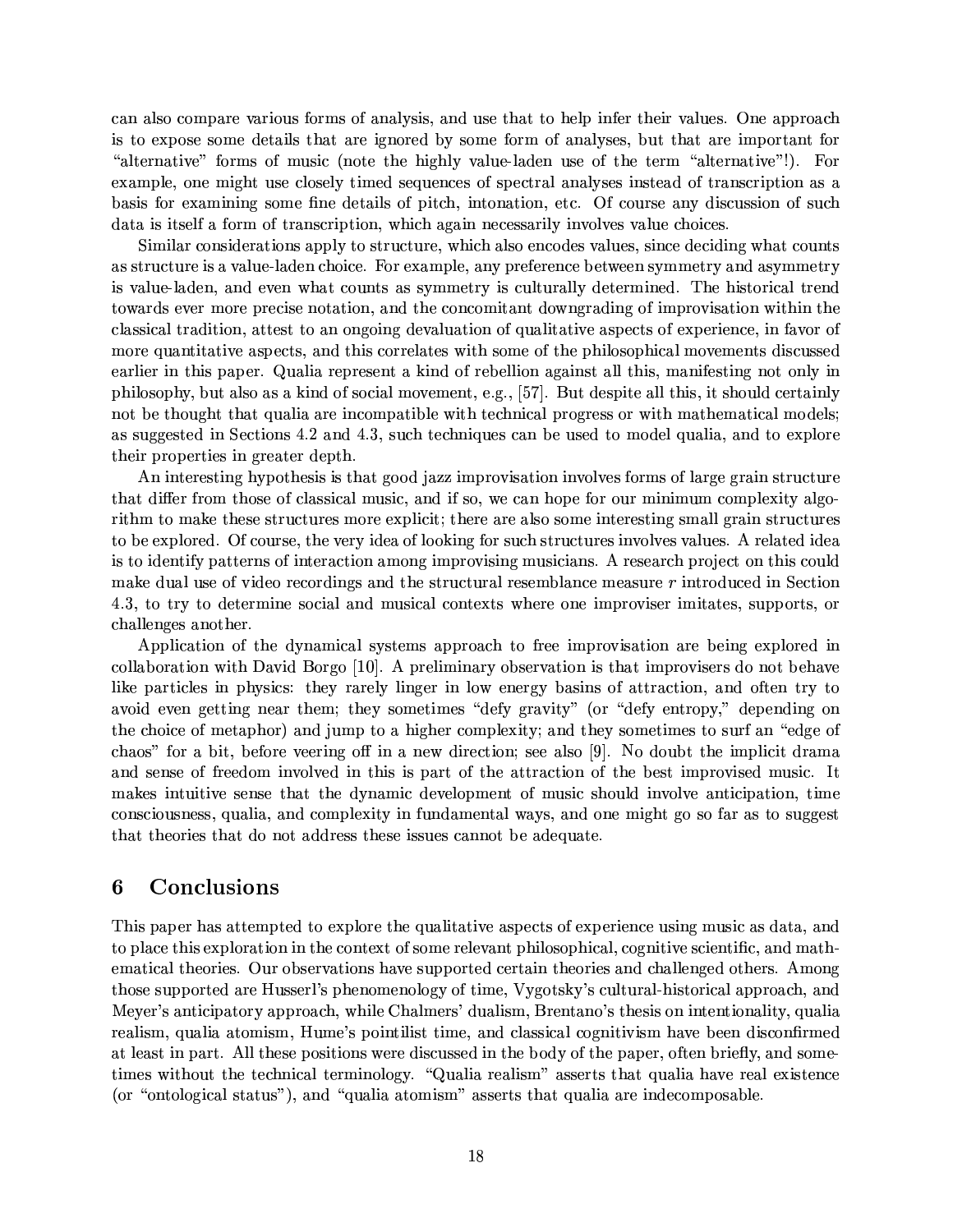Among the new ideas in this paper, one might wish to highlight the discussion of context in music, the definition of qualia that avoids dualism, the application of structural blending to music, the Anticipatory Model of music understanding, the Qualia and S Hypotheses about the structure of qualia, the emphasis on social and value issues in music, and the research projects suggested by the resemblance measure and the complexity-based dynamical systems model.

Cognitivism was also mentioned several times but not discussed in detail. Like many other theories, cognitivism arose as a rebellion against the overly restrictive worldview of some prior theory, in this case, behaviorism, which tried to study behavior without invoking mind. Cognitivism in the broad sense of taking mind seriously, is admirable, but in fact, most cognitivist research takes a much more narrow view, in which cognition is considered computation, so that body, emotion, and society are neglected, and the representation of knowledge emerges as a central problem. In its classic form, now called "good old fashioned AI" or "GOFAI," knowledge is represented in symbolic logic, an approach which the logical positivists of the Vienna Circle would presumably have endorsed. The conspicuous failure of this approach, e.g., in the Japanese Fifth Generation project, has inspired a number of biologically motivated refinements, such as neural nets and socalled artificial life, which do not, however, abandon the computational model, nor do they solve the problem of representation, which can be more precisely formulated as the *symbol grounding problem*. posed, but not solved, by Stevan Harnad [46]: the issue is how the symbolic representations used in a computational model can come to refer to the real world.

While the information processing models of cognitivism appear adequate for many aspects of low level perception, their exclusion (or cursory treatment) of embodiment, emotion, and society render them unsatisfactory as a theory of what it means to be human [24, 76]. In particular, embodiment, emotion, and society are certainly important parts of how real humans can be living solutions to the symbol grounding problem. The pervasive influence of cognitivism is presumably one reason why qualia in general, and emotion in particular, have been so neglected by traditional philosophy of mind, AI, linguistics, and so on. We may hope that this is now beginning to change.

Our observations on musical qualia undermine (computational) cognitivism. Descrates' Discourse on Method [21] and nearly all subsequent methodological guidelines for scientific research, suggest that elements of any reasonable kind should combine in ways not too dissimilar from how atoms combine to form molecules. But we have seen that musical qualia behave very differently from that ideal, so much so that it is difficult to imagine rules for a "calculus of qualia" that could adequately describe how qualia combine. This is in part because qualia are temporal entities arising through the operation of a complex, heterogeneous system<sup>26</sup> that is largely unconscious, including modules that can be roughly described as buffers, memories, pattern recognizers, anticipators, and emotional feedback<sup>27</sup>. Although such descriptions using an information processing metaphor can certainly be helpful, the underlying complexity makes it impossible to do realistic simulations, and unreasonable to expect simple laws to hold for qualia. Indeed, reference to cultural norms, historical conditions and precedents, private emotional states, public reactions, and so on, are usually much more helpful in understanding music than speculations based on neural architecture. It is typical of emergent phenomena, i.e., of levels of complexity that can only be seen at a larger grain of description, that they do not fully reduce to lower levels; in this sense, they are *emergent*. For example, laws about valence in chemistry are difficult to reduce to the level of quantum mechanics. Because of such complexities, it seems worthwhile to explore the simpler, higher level models of Section 4. However, this does not mean that valuable insights cannot be had from models at the

<sup>&</sup>lt;sup>26</sup>This is typical of "systems" produced by evolution, through the gradual accretion of new features on top of older structures; it also suggests that the music of a highly developed alien species would almost certainly be mutually unintelligible (and even ugly) to humans.

 $27$ Some interesting suggestions about the neural bases of qualia are given in [62].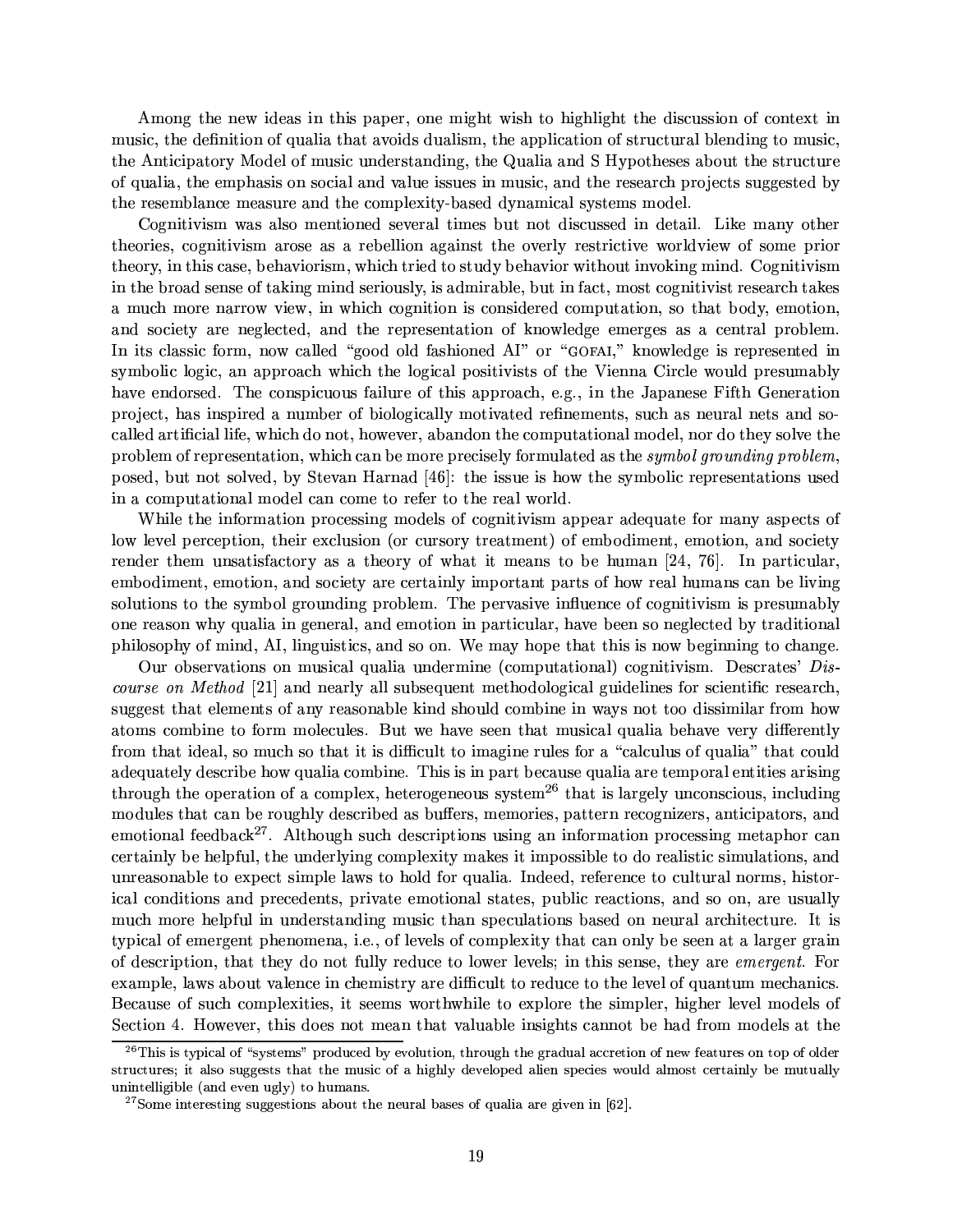neural level, as illustrated by the possible cell assembly model for protention in Section 4.3. On the other hand, the dynamical systems theory of Section 4.3 models qualia, emotion, etc. at a more abstract, emergent, global level.

Anticipation has been well explored in some areas of cognitive neuroscience, including efference copy in perception, and Daniel Dennett has even written that "all brains are, in essence, anticipation machines" [18]. However, cognitive science has paid little attention to the kind of abstract anticipation involved in music, let alone to its connection with emotion, and this paper also has so far said relatively little about emotion, which is after all the essence of qualia. Meyer [56] argues for a "law of affect," that emotion in music "is evoked when a tendency to respond is inhibited," or in a less behaviorist language, when an expectation is not met. However, this approach seems too simple, as is suggested by the numerous qualifications that Meyer is forced to invoke in order to apply this law to particular examples. We believe that the Qualia Hypothesis given in Section 4.3 is more precise, covers at least as many examples, and is more amenable to empirical test, though of course much work is needed to validate these beliefs. It seems possible that some such approach could provide a foundation for a future musicology that is both more precise and more adequate for contemporary forms of expression.

There is a clear evolutionary explanation for the role of emotion in helping organisms predict events in their environment: To promote survival, moderate curiosity and discovery should be rewarded, while uncertainty should arouse interest, but should become unpleasant when sufficiently strong. Let us call this **Hypothesis E**. Combined with the Qualia Hypothesis, it provides a rough guide to the kinds of emotion in music, and the circumstances of their production: emotion arises from relations in the "now" among retention, protention, and perception; the right balance of novelty and predictability will maintain interest and pleasure, while too little novelty will cause loss of interest, and too much will become unpleasant<sup>28</sup>.

The hypotheses in this paper have other implications, but to avoid diluting its focus, we mention only the following. They explain why music exhibits a continual development of new ways to create and manipulate listener expectations, as older ways become too familiar; indeed, it is possible to view the whole history of music in this light. They also explain the pleasure that musicians (and many other professionals) take in learning new skills and further developing old skills. Another implication for learning is that test-oriented teaching can be anti-productive, because it can inhibit emotional response, prevent exploration, and dull curiosity.

Consciousness has so far been mentioned mainly in relation to time and qualia. Section 2.2 and Section 3 argued that enactment not only constructs objects-in-time, but also their contexts, and even time itself, through processes that involve retention, and protention or anticipation. Section 4.3 argued that qualia are determined by variations of saliency, or in the model, of weight, as an intrinsic part of these processes, which it therefore seems reasonable to call **semiosis**. Both Husserl's time construction and our qualia construction yield conscious events, and the former can be seen as implied by the latter, although it should be noted that much of what goes on is unconscious, including much of anticipation and saliency determination.

This suggests that all consciousness arises through sense-making processes involving anticipation, which produce qualia as sufficiently salient chunks. Let us call this the C Hypothesis; it provides a theory for the origin and structure of consciousness. If correct, it would help to explain why consciousness continues to seem so mysterious: it is because we have been looking at it through inappropriate, distorting lenses; for example, attempting to view qualia as objective facts, or to assign them some new ontological status, instead of seeing segmentation by saliency as an inevitable feature of our processes of enacted perception. It also implies that much research on

<sup>&</sup>lt;sup>28</sup>But it should be noted that much contemporary music is exploring gradations of this unpleasantness.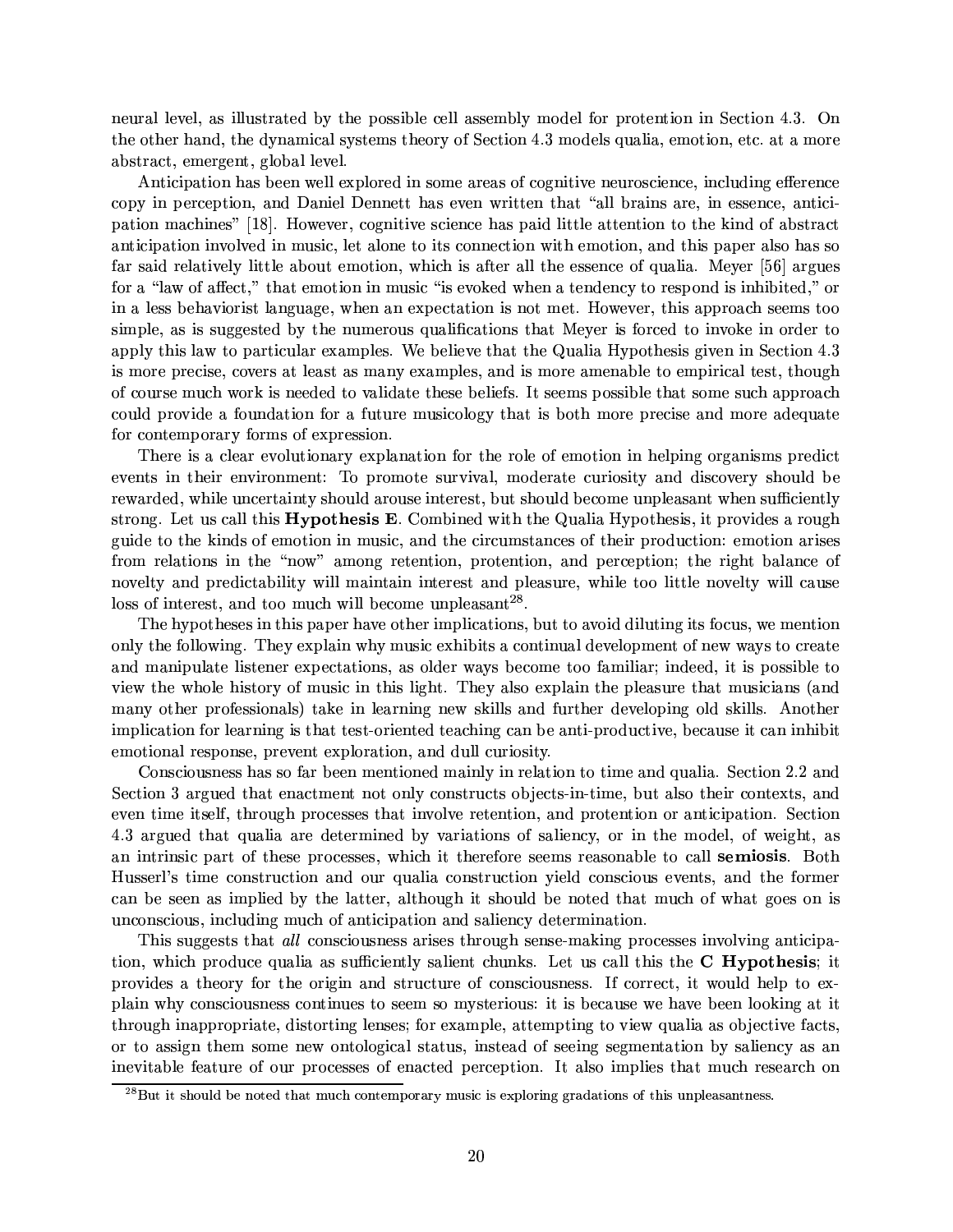consciousness has been misfocused on peripheral issues, thereby producing misleading results. In addition, it suggests that music is an ideal experimental medium for the study of consciousness, since it allows us see fine details in the production of qualia, is subject to experimental manipulation in a variety of ways, already has a rich literature and discipline of training, and is amenable to model construction at several levels<sup>29</sup>. The Main, Qualia, E and C Hypotheses help understand the structure of consciousness: its segments are qualia, hierarchically organized by their saliency, with emotional tone determined by their resonance with protention. It will be surprising if the future does not see a great deal more research on time, emotion and consciousness using music as data, as well as research on music using concepts from cognitive science and consciousness studies.

Many writers have advanced ideas that are consistent with and/or similar to the C Hypothesis; we now briefly survey just a few of these. The role of time in consciousness was stressed by William James, who described the "specious present" as having "a certain breadth of its own on which we sit perched, and from which we look in two directions into time" [50]; James thought this was about 12 seconds, in close agreement with [66]. James also wrote that the stream of consciousness is "like a bird's life, made of an alternation of flights and perchings," a very fine description of the chunking of consciousness, and he considered the role of anticipation, using the term "tendency." Martin Heidegger's ready-to-hand [47] is also related. However, the combination of consciousness and anticipation has received relatively little scientific attention until recently. Ralph Ellis and Natika Newton [25] advances a hypothesis related to ours, but do not consider time, qualia, or their structures. Moreover, Ellis and Newton, and many others, including Rodney Cotterill [13], Rodolfo Llinás, and Gerald Edelman, limit their consideration of anticipation to sensory-motor systems, which excludes the case of music.

An insightful paper of Newton [60] comes even closer, suggesting a naturalistic explanation for the emergence of consciousness, in which brain processes provide a physical basis for the mysterious and ineffable character of qualia, without claiming that they actually exist. Newton suggests that consciousness emerges to handle the novelty that results from blending incompatible components. However, her notion of blending is binding, whereas our notion is a precise mathematical formalization [34] of a structural generalization of the cognitive linguistic notion of blending<sup>30</sup>. Moreover, we do not agree with [60] that the blended items must be incompatible, claiming instead that more complex blends produce more conscious qualia. For us, ineffability arises because qualia have hierarchically structured parts with variable saliency, while temporal thickness results from the concurrent operation of perception, retention, and protention, whereas Newton attributes both ineffability and temporal thickness to the blending of incompatibles.

Although enthusiastic about anticipation, Dennett does little with it; moreover, his heterophenomenology and his arguments against qualia distance him from consciousness almost as far as the behaviorists put themselves. Gibson's ecological perception is one early theory using anticipation in a serious way [29, 30]. There is also work on anticipation in the semiotic tradition by Mihai Nadin [58]. In my opinion, the insights of Husserl and James are the most suggestive. Husserl achieves a stunning depth of analysis of the phenomenology of time, while James exhibits a remarkable breadth and clarity of vision, in both cases without benefit of the enormous recent advances in cognitive science. But it should also be noted that many of the same insights can be found centuries earlier in the Buddhist meditation literature. Our approach differs from all these in its grounding in the Main Hypothesis, with its hierarchical networks of weighted, shared, and transformed components, and in the precision that that model can confer on predictions that are made using the other hypotheses.

 $^{29}$ Note the consistency of these points with the fourth person method of Section 2.2.

 ${}^{30}$ But under the perhaps presumptive claim that structural blending explicates binding, our notion can be seen as an explication of hers.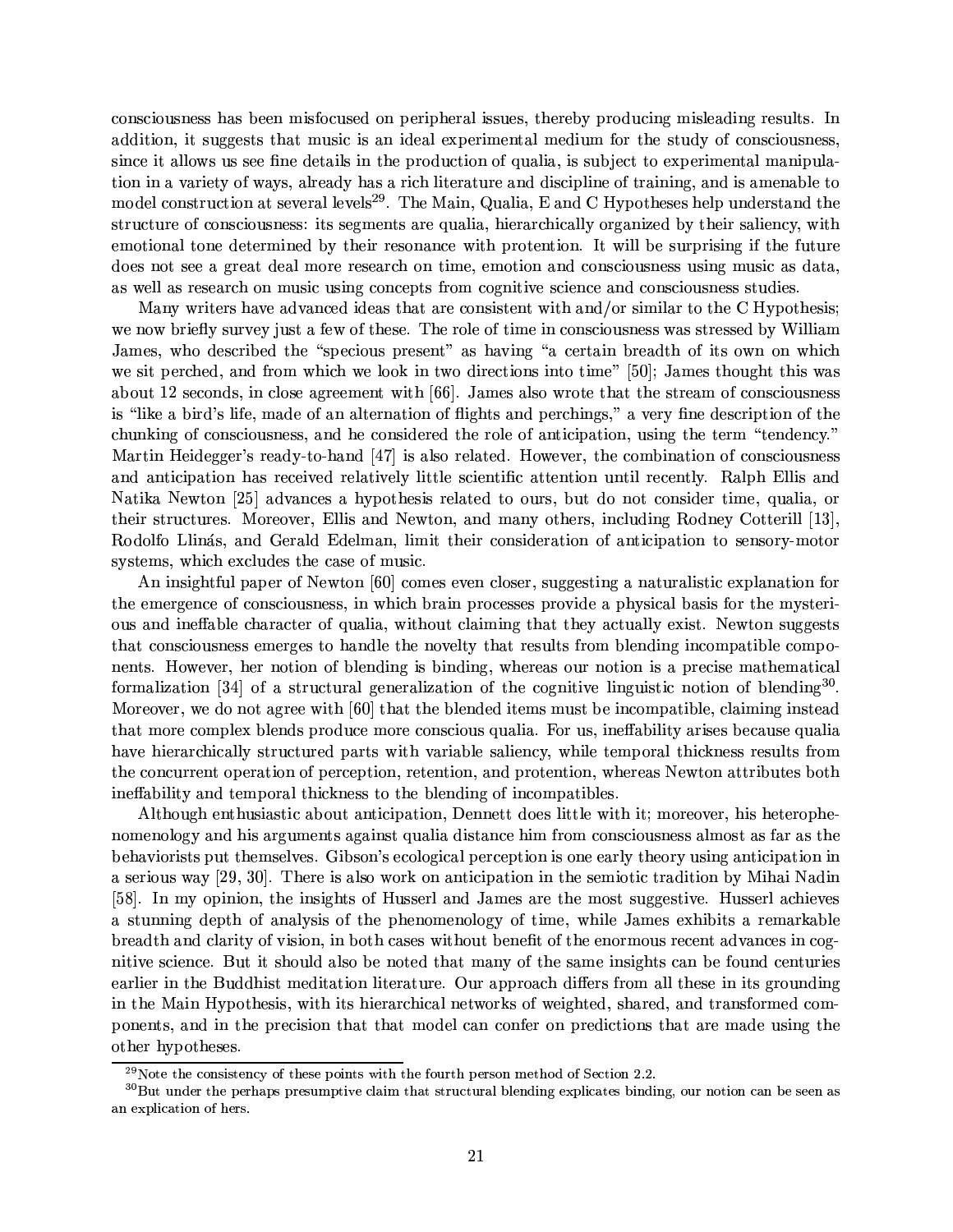I wish to close this essay by extending a discussion about art and the sacred begun in [33]. The present paper has argued that consciousness, qualia, and the phenomenal world of experience are produced by complex and largely unconscious processes, but it has not pointed out that this undermines belief in the existence of an independent unified "self." Our hypotheses do not imply that people do not exist, or that the appearance of a unified independent self does not exist, but rather that the unity and the independence have an illusory character. We are complex. dependent beings, continually recreated as "conscious" through salient events, determined as such in a complicated process that is cultural and historical, as well as cognitive. Similarly, our experience of the world is "manufactured" by this process, a complex and ever shifting mosaic of qualia of various textures and sizes; this does not imply that there is no "real world," but rather that our access to it is achieved in a very complex and incomplete way. Similar insights were expressed nearly two thousand years ago by the Indian philosopher-sage Nagarjuna [59], although of course using a different language, that of Mahayana Buddhism. More recent thinkers like Dogen [22] and Keiji Nishitani [61], among many others, have also expressed similar insights.

My meditation teacher, Chögyam Trungpa Rinpoche, said that the purpose of art is to show our non-existence in the world. It seems to me that close attention to music, and to how we hear it, can give precisely this insight. The experience can be vivid, clear, and deeply moving. Indeed, it can be an experience of the "fourth moment" (dus bzhi mnym pa chen po in Tibetan), an experience of time suspended, of being not past, present, or future, but a limitless space of great equanimity that unifies and transcends all three, and in which both self and world disappear. This space is the abode of the sacred.

## "A" Improvisation Notes  $\mathbf{A}$

The following gives a performer's view of one particular improvisation. It is used as data in the body of this paper.

On 20 March 2003, the day the Iraq war began, I performed an improvisation at the University of Vienna (and again on 28 March, at the Performing Arts University of Vienna), in connection with lectures by my husband on some cognitive and philosophical aspects of music. Part of the lecture showed how the same "middle A" could be perceived totally differently, depending on its context.

I decided to use this same note, and some of those contexts, as a basis for improvisation, not forgetting Vienna, a city that experienced much pain as well as much great music in its history, and of course being very aware of the war, and thinking how everything is connected, the performer, the audience, the city, the war, the sadness and pain, the whole of history.

Middle A is a beginning sound, and on a good piano (such as the Bosendorfer grand they gave me for practice) you can hear its many colors hanging in space, carrying the pain of numerous lives, from Mozart to Webern, and now poor Turkish immigrant workers, and Iraqi civilians. But you can also hear hope and love.

Low A has an angry sound, an aggressive wish to control, a cynical view — but still with pain inside of it, and the possibility of understanding.

High A is like a scream, a loved one lost in the war, frustration, need; or a whisper, even a caress.

Every note has its overtones, and they are all connected, as are all of us, middle, high, low, hope, fear, pain, and love.

Improvisation is interconnection.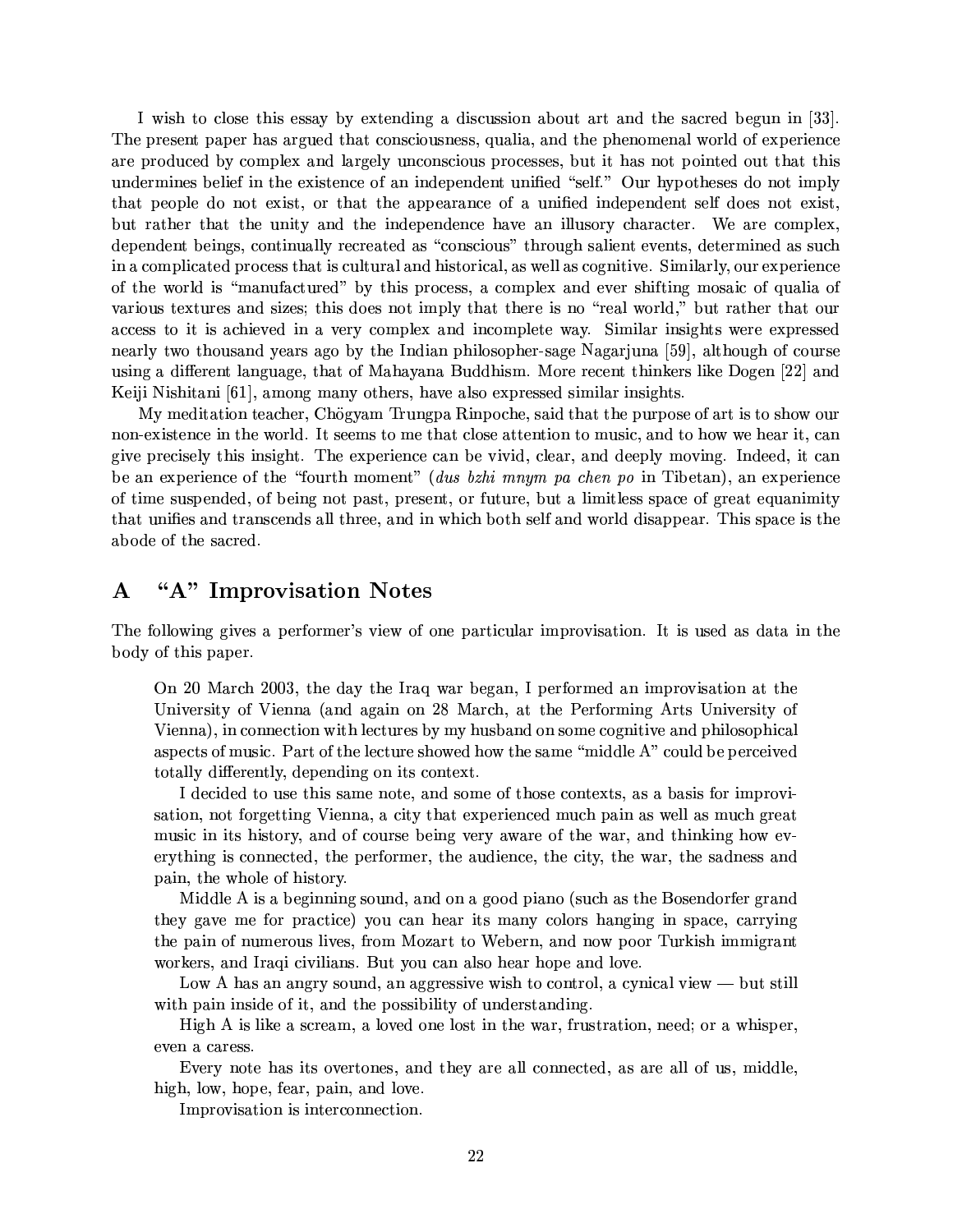Ryoko Amadee Goguen 3 June 2003

# References

- [1] Theodor Adorno. *Essays on Music*. California, 2002. Translated by Richard Leppert.
- [2] Edward Aldwell and Carl Schachter. *Harmony and Voice Leading*. Harcourt, 1989. Second edition.
- [3] Kathleen Alligood, Tim Sauer, and James Yorke. Chaos: An Introduction to Dynamical Systems. Springer, 1996. Textbooks in Mathematical Sciences.
- [4] Peter Bogh Andersen. Multimedia phase spaces. *Multimedia Tools and Applications*, 6:207–237, 1998.
- [5] Gerard Assayag, Hans Feichtinger, and José-Francisco Rodrigues. Mathematics and Music: A Diderot Mathematical Forum. Springer, 2002.
- [6] Roland Barthes. *Elements of Semiology*. Hill and Wang, 1968. Trans. Annette Lavers and Colin Smith.
- [7] Jon Barwise and John Perry. Situations and Attitudes. MIT (Bradford), 1983.
- [8] George David Birkhoff. Aesthetic Measure. Harvard, 1933.
- [9] David Borgo. The orderly disorder of free improvisation. Pacific Review of Ethnomusicology, 10, 2002.
- [10] David Borgo and Joseph Goguen. Sync or swarm: Group dynamics in musical free improvisation. In Richard Parncutt, Annekatrin Kessler, and Frank Zimmer, editors, *Proceedings*, Conference on Interdisciplinary Musicology, pages 52–52. 2004. Held Graz, Austria, 15–18 April 2004.
- [11] David Chalmers. The Conscious Mind: In search of a fundamental theory. Oxford, 1996.
- [12] Paul Churchland. The Engine of Reason, the Seat of the Soul. MIT, 1996.
- [13] Rodney Cotterill. Evolution, cognition and consciousness. Journal of Consciousness Studies,  $8(2):3-17, 2001.$
- [14] Tim Crane. The Mechanical Mind. Routledge, 2003. Second edition.
- [15] Francis Crick. The Astonishing Hypothesis: The scientific search for the soul. Scribner & Sons. 1994.
- [16] Antonio Damasio. Descartes' Error: Emotion, Reason and the Human Brain. Avon, 1994.
- [17] Antonio Damasio. The Feeling of What Happans: Body, Emotion and the Making of Consciousness. Harcourt, 1999.
- [18] Daniel Dennett. Conscious Explained. Penguin, 1991.
- [19] Daniel Dennett. Quining qualia. In Edoardo Bisiach and Anthony Marcel, editors, Consciousness in Contemporary Science, pages 42-77. Oxford, 1996. Reprint of 1988 edition.
- [20] Daniel Dennett. Who's on first? Heterophenomenology explained. Journal of Consciousness *Studies*,  $10(9-10):19-30$ , 2003.
- [21] René Descartes. *Discourse on Method*. Prentice Hall, 1956. Original from 1637.
- [22] Dogen. Shobogenzo: Zen Essays by Dogen. University of Hawaii, 1992.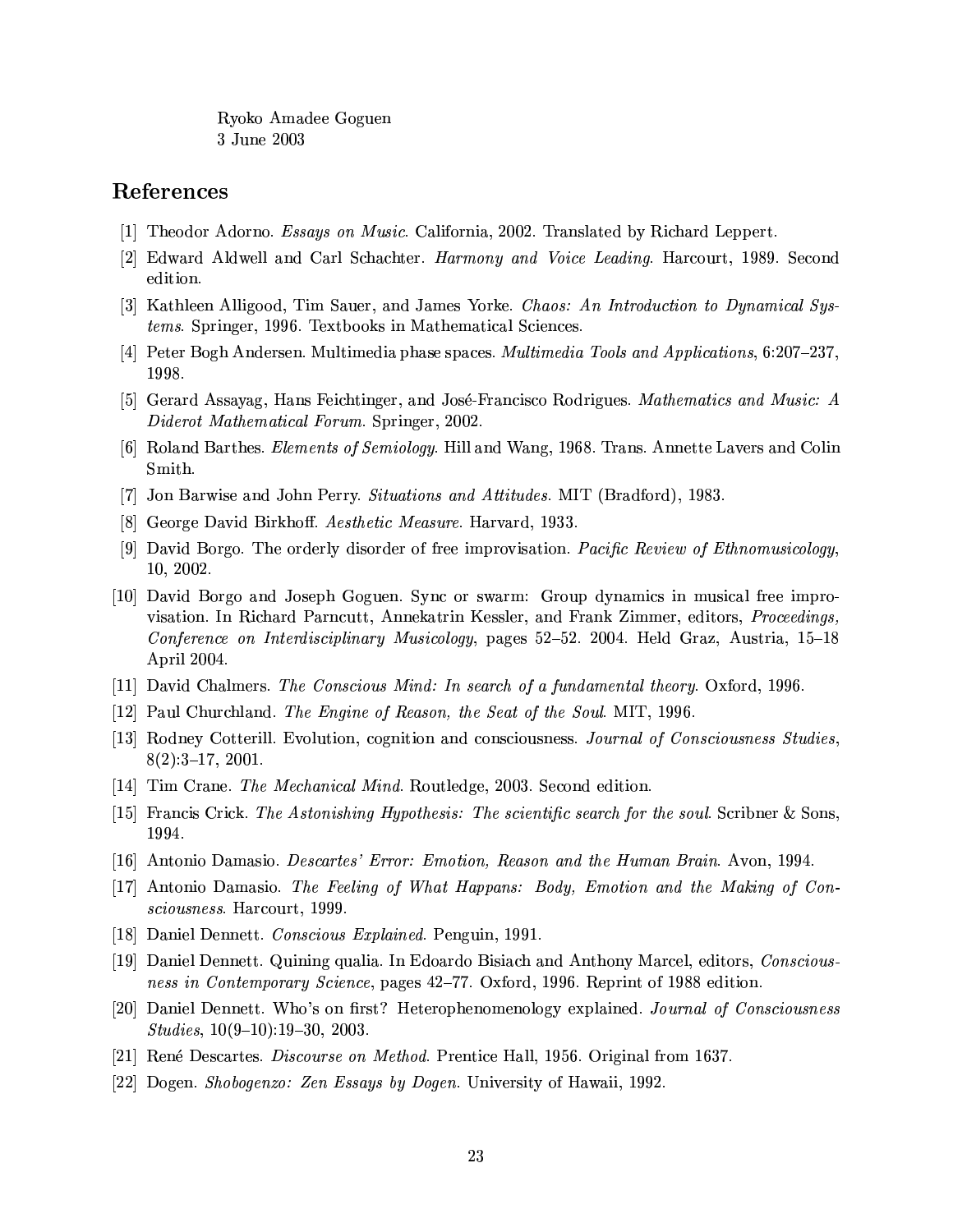- [23] Paul Dourish. What we talk about when we talk about context. Personal and Ubiquitous *Computing*, 2003. Online edition.
- [24] Hubert Dreyfus. What Computers Still Can't Do. MIT, 1992.
- [25] Ralph Ellis and Natika Newton. Three paradoxes of phenomenal consciousness: Bridging the explanatory gap. Journal of Consciousness Studies, 5(4):419-442, 1998.
- [26] Gilles Fauconnier and Mark Turner. Conceptual integration networks. Cognitive Science.  $22(2):133-187, 1998.$
- [27] Gilles Fauconnier and Mark Turner. The Way We Think. Basic, 2002.
- [28] Harold Garfinkel. Studies in Ethnomethodology. Prentice-Hall, 1967.
- [29] James Gibson. The theory of affordances. In Robert Shaw and John Bransford, editors, Perceiving, Acting and Knowing: Toward an Ecological Psychology. Erlbaum, 1977.
- [30] James Gibson. An Ecological Approach to Visual Perception. Houghton Mifflin, 1979.
- [31] Joseph Goguen. Complexity of hierarchically organized systems and the structure of musical experiences. International Journal of General Systems, 3(4):237-251, 1977.
- 1996.  $[32]$  Joseph Goguen. Semiotic morphisms, Available the  $\alpha$ web at www.cs.ucsd.edu/users/goguen/papers/smm.html. Early version in *Proc.*, Conf. Intelligent Systems: A Semiotic Perspective, Vol. II, ed. J. Albus, A. Meystel and R. Quintero, Nat. Inst. Science & Technology, (Gaithersberg MD,  $20-23$  October 1996) pages  $26-31$ . See also UCSD Dept. Computer Science & Eng. Report CS97-553, 1997.
- [33] Joseph Goguen. Introduction. Journal of Consciousness Studies,  $6(6/7)$ :5-14, 1999. Introduction to special issue. Art and the Brain, Part 1.
- [34] Joseph Goguen. An introduction to algebraic semiotics, with applications to user interface design. In Chrystopher Nehaniv, editor, Computation for Metaphors, Analogy and Agents. pages 242–291. Springer, 1999. Lecture Notes in Artificial Intelligence, Volume 1562.
- [35] Joseph Goguen. What is art? *Journal of Consciousness Studies*,  $7(8/9)$ :  $7-15$ , 2000. Introduction to special issue, Art and the Brain, Part 2.
- [36] Joseph Goguen. Semiotic morphisms, representations, and blending for interface design. In Proceedings, AMAST Workshop on Algebraic Methods in Language Processing, pages 1-15. AMAST Press, 2003. Conference held in Verona, Italy, 25–27 August, 2003.
- [37] Joseph Goguen and Fox Harrell. Information visualization and semiotic morphisms. In Grant Malcolm, editor, *Visual Representations and Interpretations*. Elsevier, 2003. Proceedings of a workshop held in Liverpool, UK.
- [38] Joseph Goguen and Fox Harrell. Foundations for active multimedia narrative: Semiotic spaces and structural blending, 2004. To appear in Interaction Studies: Social Behaviour and Communication in Biological and Artificial Systems.
- [39] Joseph Goguen and Charlotte Linde. Optimal structures for multi-media instruction. Technical report, SRI International, 1984. To Office of Naval Research, Psychological Sciences Division.
- [40] Joseph Goguen and Grant Malcolm. Algebraic Semantics of Imperative Programs. MIT, 1996.
- [41] Joseph Goguen, Grigore Rosu, and Kai Lin. Conditional circular coinductive rewriting. In Recent Trends in Algebraic Development Techniques, 16th International Workshop, WADT'02. Springer, Lecture Notes in Computer Science, to appear 2003. Selected papers from a workshop held in Frauenchiemsee, Germany, 24-27 October 2002.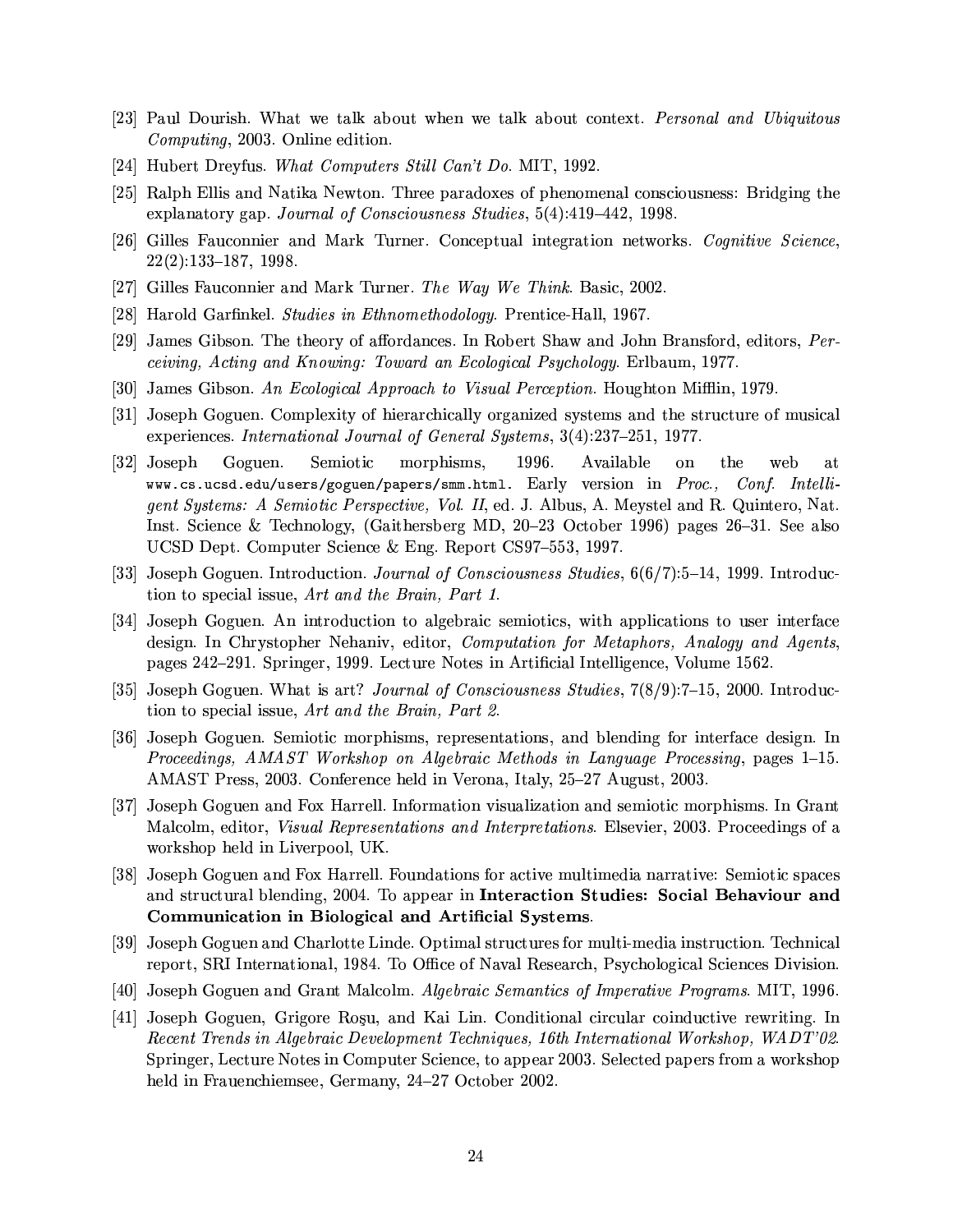- [42] Joseph Goguen, James Thatcher, and Eric Wagner. An initial algebra approach to the specification, correctness and implementation of abstract data types. In Raymond Yeh, editor, Current Trends in Programming Methodology, IV, pages 80–149. Prentice-Hall, 1978.
- [43] Nelson Goodman. Languages of Art: An Approach to a Theory of Symbols. Bobbs-Merrill. 1968.
- [44] Joseph Grady, Todd Oakley, and Seanna Coulson. Blending and metaphor. In Raymond Gibbs and Gerard Steen, editors, Metaphor in Cognitive Linguistics. Benjamins, 1999.
- [45] Eduard Hanslick. On the Musically Beautiful. Hackett, 1986. edited by Geoffrey Payzant.
- [46] Stevan Harnad. The symbol grounding problem. *Physica D*, 42:335-346, 1990.
- [47] Martin Heidegger. Being and Time. Blackwell, 1962. Translated by John Macquarrie and Edward Robinson from Sein und Zeit, Niemeyer, 1927.
- [48] David Hume. A Treatise of Human Nature. Viking, 1986. Original from 1740.
- [49] Edmond Husserl. *Phenomenology of Internal Time-Consciousness*. Indiana, 1964.
- [50] William James. *Principles of Psychology*. Dover, 1950. Originally published 1890.
- [51] Peter Kivy. The Corded Shell: Reflections on Musical Expression. Princeton, 1980.
- [52] Andrei Kolmogorov. Three approaches to the quantitative definition of information. Problems of Information Transmission, 1:1-11, 1965.
- [53] George Lakoff. Women, Fire and Other Dangerous Things: What categories reveal about the  $mind.$  Chicago, 1987.
- [54] George Lakoff and Mark Johnson. *Metaphors We Live By*. Chicago, 1980.
- [55] Saunders Mac Lane. *Categories for the Working Mathematician*. Springer, 1971.
- [56] Leonard Meyer. *Emotion and Meaning in Music*. Chicago, 1956.
- [57] Ken Mogi. Qualia manifesto. http://www.qualia-manifesto.com.
- [58] Mihai Nadin. *Mind: Anticipation and Chaos.* Belser, 1991.
- [59] Nagarjuna. *Mulamadhyamikakaraka*. Oxford, 1995. Translated by Jay Garfield.
- [60] Nitika Newton. Emergence and the uniqueness of consciousness. Journal of Consciousness *Studies*,  $8(8-9):47-59$ , 2001.
- [61] Keiji Nishitani. *Religion and Nothingness*. University of California, 1982.
- [62] Georg Northoff. Qualia and ventral prefrontal cortical function: 'neurophenomenological' hypothesis. Journal of Consciousness Studies, 10(8):14-48, 2003.
- [63] Charles Saunders Peirce. Collected Papers. Harvard, 1965. In 6 volumes; see especially Volume 2: Elements of Logic.
- [64] Plato. The Republic. Everyman, 1993.
- [65] Vilayaner S. Ramachandran and William Hirstein. The science of art: a neurological theory of aesthetic experience. Journal of Consciousness Studies,  $6(6/7)$ :15-51, 1999.
- [66] Mikko Sams, Riitta Hari, J. Rif, and J. Knuutila. The human auditory sensory memory trace persists about 10 sec: Neuromagnetic evidence. Journal of Cognitive Neuroscience, 5:363-370, 1993.
- [67] Ferdinand de Saussure. Course in General Linguistics. Duckworth, 1976. Translated by Roy Harris.
- [68] Claude Shannon and Warren Weaver. The Mathematical Theory of Communication. University of Illinois, 1964.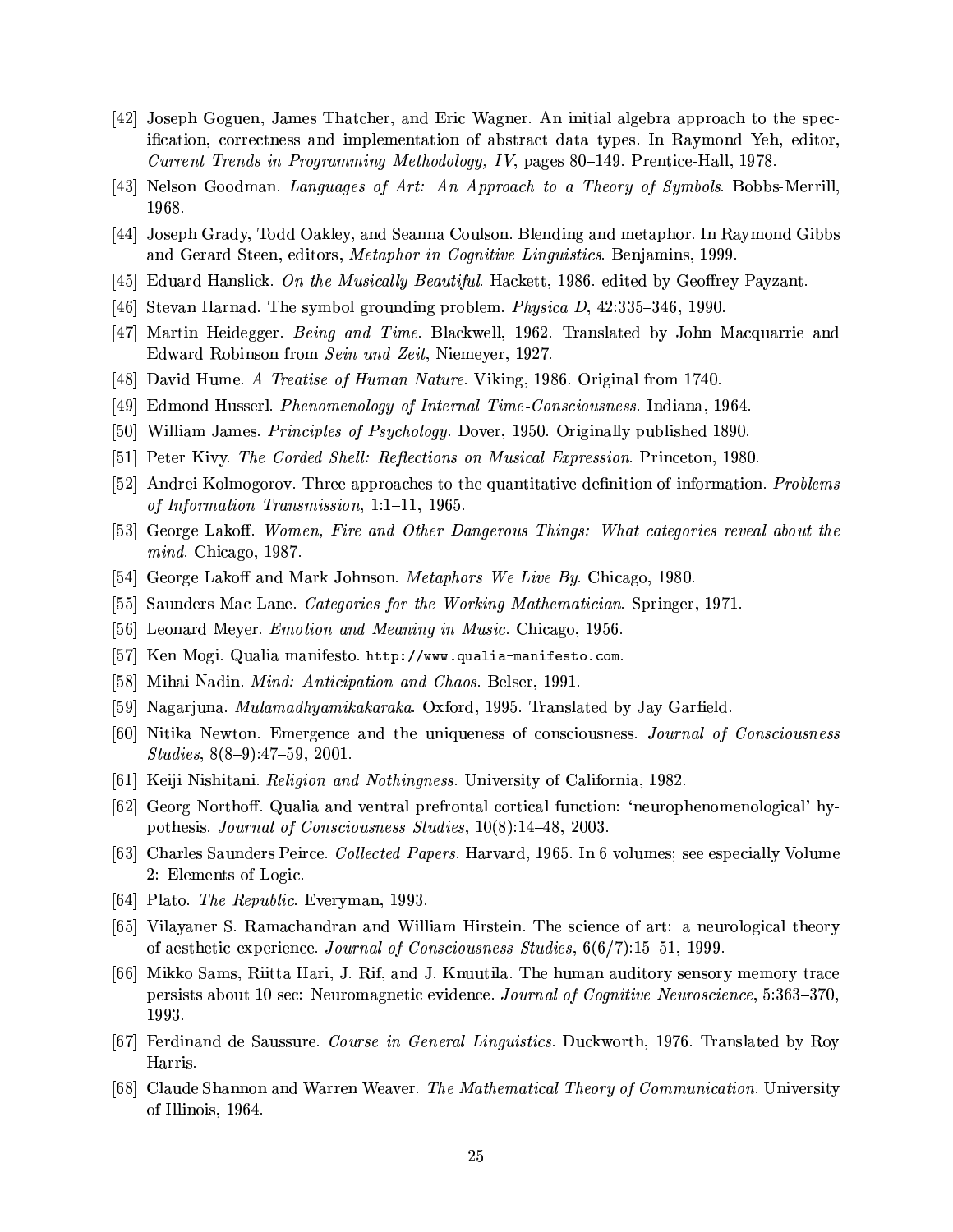- [69] Lucy Suchman. Plans and Situated Actions: The Problem of Human-machine Communication. Cambridge, 1987.
- [70] David Sudnow. Ways of the Hand. Bantam, 1979. Reprinted by Harvard.
- [71] Jun Tani. The dynamical systems accounts for phenomenology of immanent time: An interpretation from a robotics synthetic study. Journal of Consciousness Studies, 11:Submitted for publication, 2004.
- [72] Richard Taylor. The use of science to investigate Jackson Pollock's drip paintings. Journal of  $Consciousness\ Studies, 7(8/9):137-150, 2000.$
- [73] Mark Turner. The Literary Mind. Oxford, 1997.
- [74] Francisco Varela. Neurophenomenology: A methodological remedy for the hard problem. Journal of Consciousness Studies, 3(4):330-349, 1996.
- [75] Francisco Varela. Present-time consciousness. Journal of Consciousness Studies,  $6(2/3)$ :111– 140, 1999.
- [76] Francisco Varela, Evan Thompson, and Eleanor Rosch. The Embodied Mind. MIT, 1991.
- [77] Lev Vygotsky. *Mind in Society*. Harvard, 1985.
- [78] Alfred North Whitehead. *Process and Reality*. Free, 1985. Originally published 1929.
- [79] Gerhard Widmer. Discovering simple rules in complex data: a meta-learning algorithm and some surprising musical discoveries. Artificial Intelligence, 146(2):129-148, 2003.
- [80] Ludwig Wittgenstein. Tractatus Logico-Philosophicus. Routledge and Kegan Paul, 1922. English translation by D.F. Pears and B.F. McGuinness, with an Introduction by Bertrand Russell; original German edition in Annalen der Naturphilosophie, 1921.
- [81] Lawrence Zbikowski. Conceptualizing Music. Oxford, 2002.
- [82] Semir Zeki. Art and the brain. Journal of Consciousness Studies,  $6(6/7)$ :76-51, 1999.